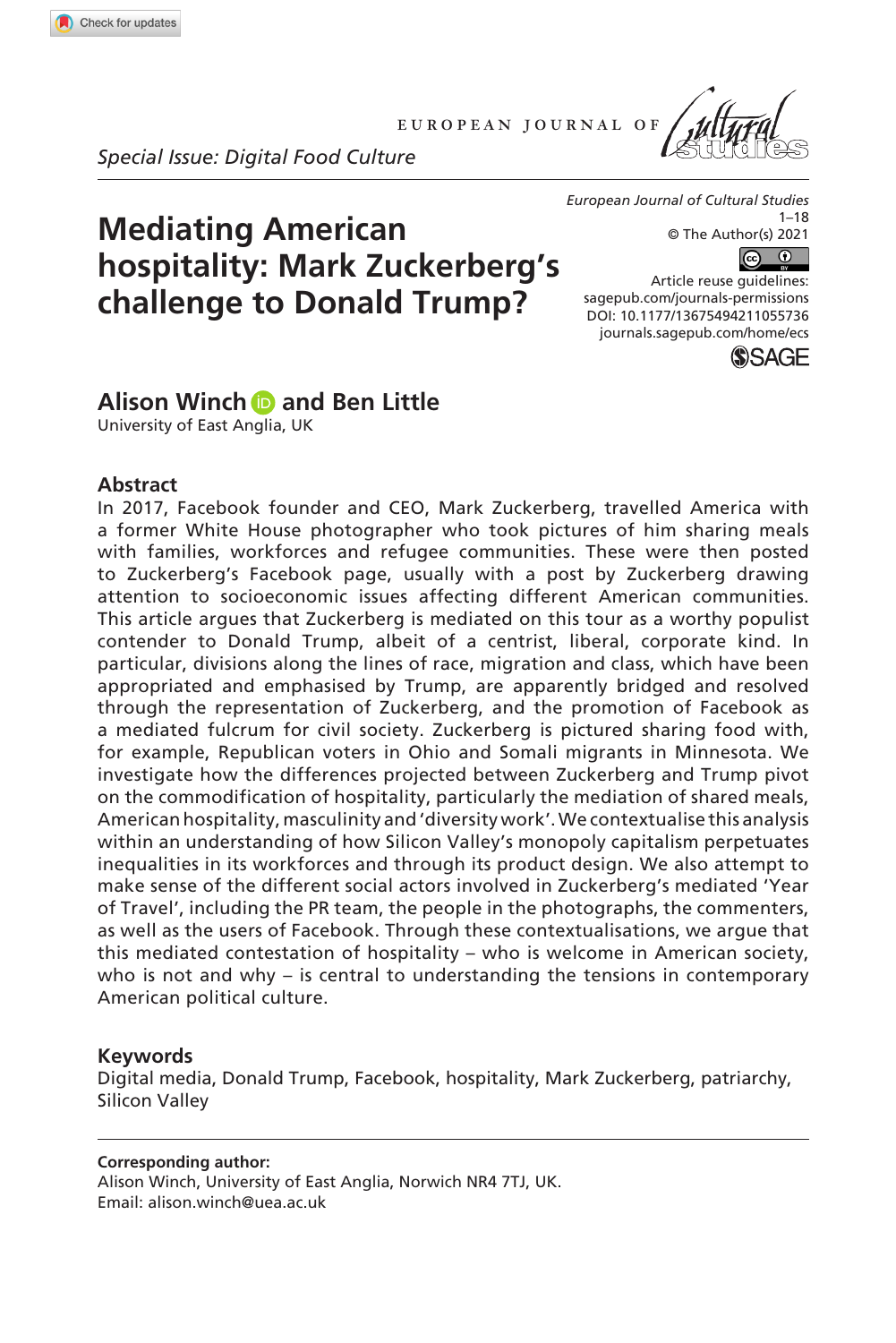Every year, Mark Zuckerberg shares his annual personal challenge 'to learn something new' with his Facebook followers. He built AI for his home, ran 365miles, read 25 books and learned Mandarin. One year, he also only ate meat that he had killed himself. In 2017, his personal challenge was to visit every US state. In January 2017, he posts, 'After a tumultuous last year, my hope for this challenge is to get out and talk to more people about how they're living, working and thinking about the future' (Zuckerberg, 2017). He updates his travels on Instagram, his personal Facebook page and a Facebook group called 'Mark's Year of Travel':

The trips will all take different forms – road trips with Priscilla [his spouse], stops in small towns and universities, visits to Facebook offices across the country, meetings with teachers and scientists, and trips to fun places the community will recommend along the way. (Year of Travel, 2017)

The images and text posted on these pages are not only for his followers and users of the platform but also for mainstream media circulation. Indeed, this kind of promotional material is frequently picked up by news outlets. In addition, using the features of Zuckerberg's Facebook platform, followers are encouraged to join a devoted Facebook Group and 'share your own story of travel' (Year of Travel, 2017). Of course, these posts are curated by a PR team. Also, and significantly, what is not made clear in the Facebook presentation of the tour is that Charles Ommanney, Barack Obama's and George W. Bush's former photographer, is part of the travelling team, as well as Obama's former campaign manager, David Plouffe. Presumably most or all of the posted photographs associated with the tour are taken by Ommanney. But why is a White House photographer following Zuckerberg, and why is his tour of the United States being organised like a political campaign?

This article argues that Zuckerberg is undergoing a rebrand on this tour. More than this, however, he is also mediated as a worthy contender to Donald Trump (Bilton, 2017). In particular, divisions along the lines of race, migration and class, which have been appropriated and emphasised by Trump, are apparently bridged and resolved through the representation of Zuckerberg, and the promotion of Facebook as a mediated fulcrum for civil society. In this way, we can understand Zuckerberg attempting to model populist leadership, but of a corporate, liberal, centrist kind. We focus particularly on the commodification of hospitality by analysing images where Zuckerberg is photographed sharing meals in a household, workplace or community centre. Zuckerberg is pictured sharing food with, for example, Republican voters in Ohio and Somali migrants in Minnesota. We investigate how the differences projected between the two billionaires, Zuckerberg and Trump, pivot on the mediation of American hospitality, masculinity and 'diversity work' (Ahmed, 2017). Despite these optics, however, we suggest that in attempting to convey people as citizens and hosts, rather than a collection of data points, the Year of Travel unwittingly reveals the deep inequalities of power between users, citizens and Facebook. In addition, employing Jacques Derrida's writing on hospitality, we argue for the close connections between hostility and hospitality, thus situating the Zuckerberg– Facebook assemblage in a wider critique of the racialised patriarchy of American West Coast Tech (Benjamin, 2019; Little and Winch, 2021; Noble, 2018).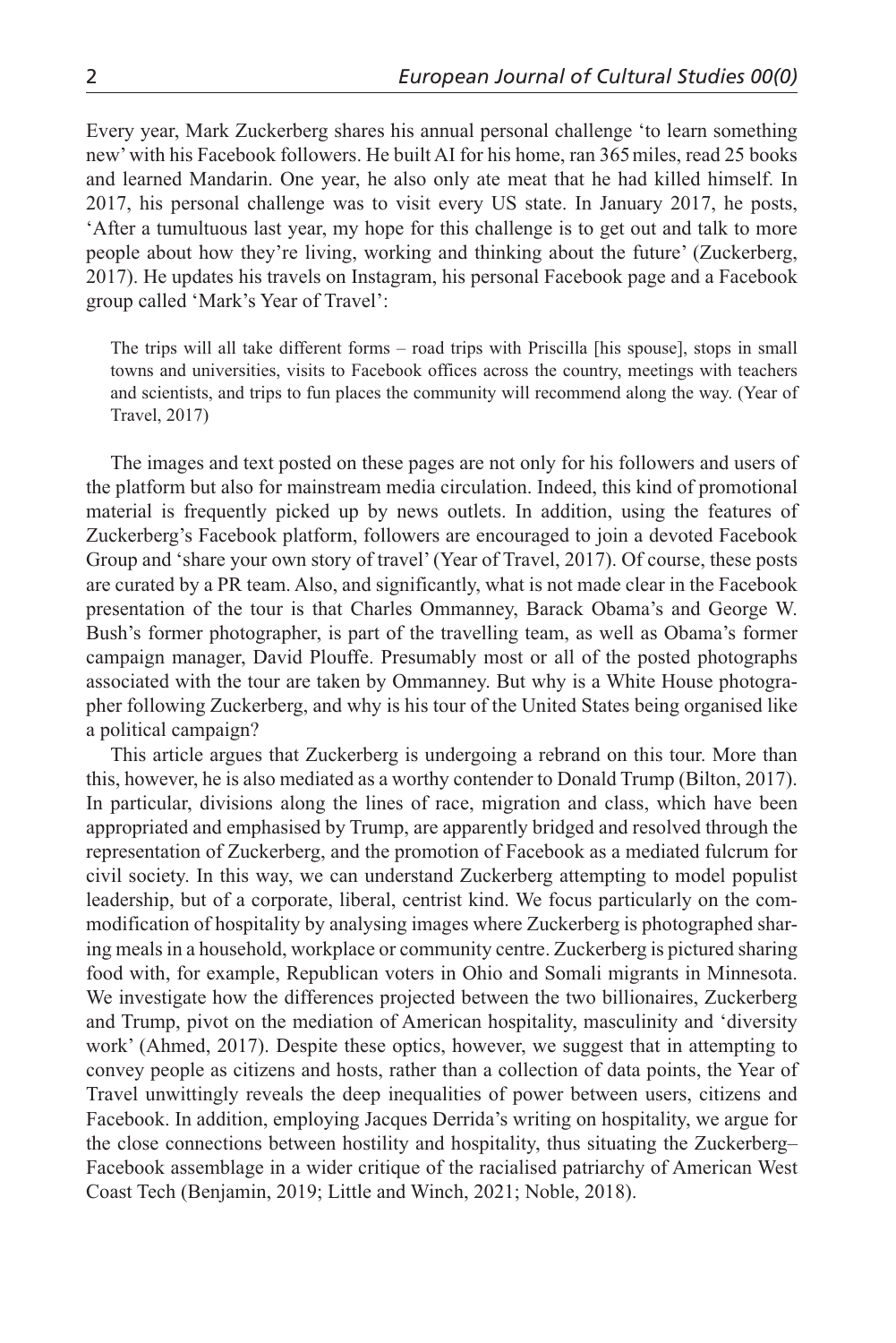# **Rebranding Facebook–Zuckerberg**

Facebook is the most used social network in the world with 2.27 billion monthly active users worldwide. Every 60 seconds, 510,000 comments are posted, 293,000 statuses are updated and 136,000 photos are uploaded to the platform (Naughton, 2019). Facebook meets at least two of the four requirements of being a nation state (according to the Montevideo Convention on Statehood), and Zuckerberg has set up a diplomatic core to represent Facebook's interests in various countries and regions (Chander, 2012; Partzsch, 2017). By talking to people 'about how they're living, working and thinking about the future', Zuckerberg gives the illusion of democratic accountability. He may have been voted for by no one (he exercises absolute control of the corporation on a minority shareholding), but the images and posts are curated to give the impression that his power and reach have a political legitimacy, not just a corporate one.

The Year of Travel is an opportunity for Zuckerberg to explore the viability of running for presidential office. After all, he changed the Facebook constitution in order to make this possible.<sup>1</sup> The optics of the tour – as revealed on the platform – tell us much about the corporation's reach and ambition. Interspersed with the photographs, Zuckerberg announces policy, and comments on the socioeconomic and affective states of the people that he meets. When he guts fish in Alaska, he advocates a universal basic income – a policy popular in Silicon Valley tech culture. In South Dakota, he discusses fracking. Simultaneously to this, however, the Year of Travel is also an attempt to establish sovereignty over civil society. Siva Vaidhyanathan (2012) argues that Google has muscled into the Higher Education sector as a response to the gaps made by the neoliberal marketisation of universities. In addition, Zuckerberg's philanthrocapitalism as encapsulated in the Chan– Zuckerberg foundation also participates in the marketisation of, for example, education (Aschoff, 2015). José Van Dijck, Thomas Poell and Martijn De Waal have discussed the ways in which 'Facebook is progressively dominating the distribution and selection of news' (Van Dijck et al., 2018, 52) with right-wing effects. We develop this work to suggest that the Year of Travel tour functions to perform Facebook's role as the foundational infrastructure of what Antonio Gramsci called 'civil society'. Churches, unions, community groups, membership organisations and so forth are collective spaces that, crucially, are independent from the capitalist profit motive or the state (Gramsci, 1971). Throughout the tour, Zuckerberg makes the case that Facebook is the contemporary space for these things to occur, bridging the gap between atomised citizen and the material infrastructure of nations. Historically, the ideological space of nation was collectively imagined through shared media – newspapers and later TV; now Facebook provides that too (Anderson, 1983; Debray, 2007). More specifically, Zuckerberg is responding to what Michael Hardt (1995) has discussed as the 'withering' of civil society. When Zuckerberg posts about the importance of community as we discuss below, he is forging ways to embed Facebook and its acquisitions such as Instagram into foundational American social structures.

In claiming sovereignty over civil society, Zuckerberg–Facebook undergo a significant rebrand, drawing on digitally mediated hospitality in order to convey the values of authenticity, corporate social responsibility and a liberal universalism. The Year of Travel photographs are located in culturally significant American settings such as Vicksburg National Military Park – a key site of the American Civil War – and Mother Emanuel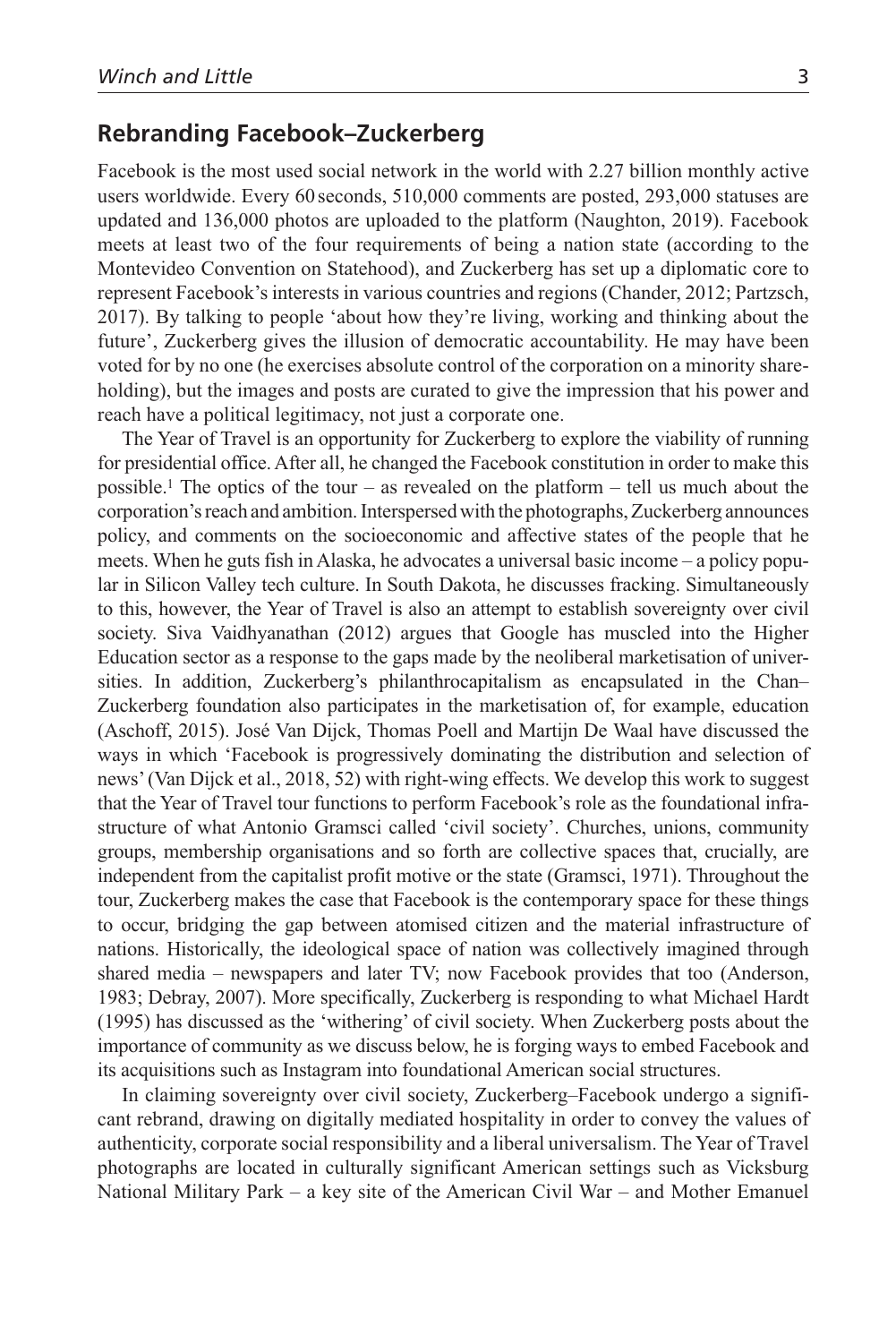African Methodist Episcopal Church, which has a radical Black history and was subject to a white supremacist shooting in 2015 where nine people were murdered. We see Zuckerberg sharing a meal with a family in Ohio, eating cheesesteak in Philly, drinking a milkshake with a resident at a diner in Iowa. He might share a plate of biscuits, a takeaway or a pizza in a workplace setting, or sit down for a meal in a restaurant or community centre. He sometimes promotes a Facebook feature, such as in May 2017 when he uses the recommendation feature for brats:

Thanks to our community for the recommendations! I basically inhaled the first brat and cheese curds before remembering I should take a photo to thank you all for telling me to come here, so then I ordered this second brat. I do not regret it. (Zuckerberg, 2017)

Such posts model Facebook's blending of community, commercial promotion and digital sociality. They are organised around recognisable regional or national American dishes and are interspersed with pictures of Zuckerberg cooking or eating with his wife and two daughters at home in an attempt to give the heavily curated page the illusion of organic authenticity. Sarah Banet-Weiser (2012) has discussed the ways that brands draw on the tropes and affects of authenticity to garner value. Critics like Rosie Findlay and Brooke Erin Duffy note how authenticity is tied to techniques of intimacy to forge strong bonds with audiences and consumers (Duffy, 2013; Findlay, 2019). We see the Year of Travel marshalling these branding strategies. Zuckerberg is depicted as working to connect the world rather than reap immense profit from it. Facebook and its founder are co-deployed through the Year of Travel to each legitimate the other.

The Year of Travel – including the presidential photographs of Zuckerberg sharing meals with families, communities and workers – attempts to present a corporation personified in the grey T-shirted figure of its founder who is working for the common good and towards public values. Facebook has to engage with criticism and endure investigation and lawsuits from a variety of social and political actors. And because of this, Zuckerberg needs to posture in specific ways with specific intentions on the domestic and world stage. This is increasingly important as the corporation has been rigorously scrutinised, especially – but not only – by European governments concerned about the lack of adequate regulation. The tropes of hospitality partly work to reveal Zuckerberg as hosting a welcoming platform open to all, as well as demonstrating that Facebook, rather than being invasive, is a technology to be invited in. In other words, that we consent to its place in our homes, communities and workplaces rather than being coerced into it. Food is key here to producing the affects of hospitality and conviviality. Appearing to be eating the same foods as his hosts presents Zuckerberg as humble and responsible enough to accept invitations to dinner from ordinary people, as well as imbibe the same foods as them, whether this is local freshly caught seafood or home-made brownies. The images posted on Facebook portray the communities that Zuckerberg is visiting as having agency in the act of being hospitable.

# **Mediating hospitality: Zuckerberg versus Trump**

Zuckerberg is represented through the Democrat tropes of liberalism and an apparent welcoming of diversity in order to prove him a viable opponent to Trump. In the run up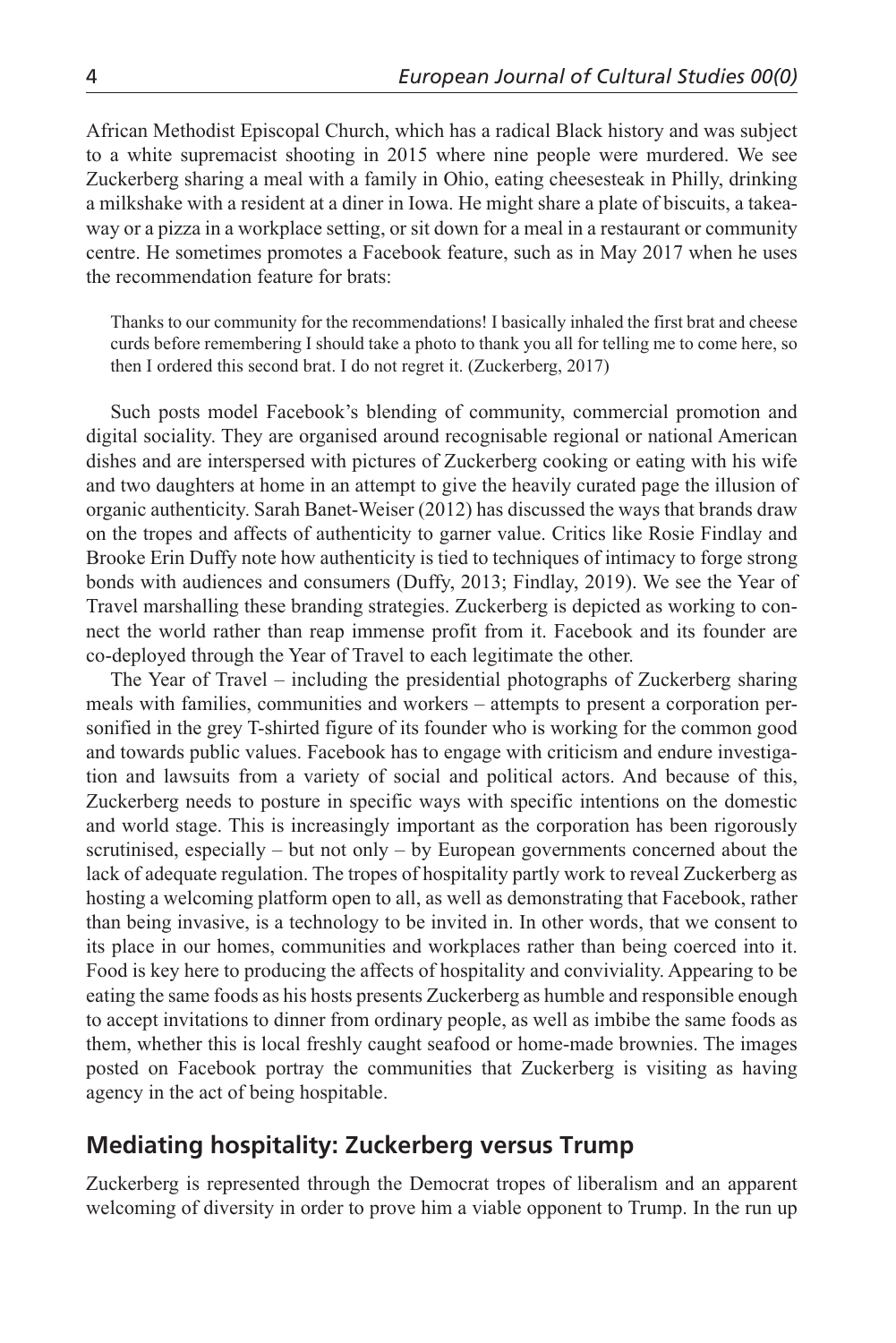to the presidential election (prior to the tour), Zuckerberg's Facebook feed depicted him commenting on Trump's campaign. There were photographs of Zuckerberg viewing the election with his daughter, and he also spoke about the debates via Facebook Live while hosting a barbeque in his backyard (see Little and Winch, 2017). Notably, when Trump called a summit with business leaders from Silicon Valley, Zuckerberg sent his COO Sheryl Sandberg rather than attending in person, as Larry Page (of Alphabet) and Jeff Bezos (of Amazon) did. Nevertheless, it has been proved that Facebook helped Trump become president by embedding staff in his campaign (Bartlett, 2018; Vaidhyanathan, 2018). And 'making up' for this is key to the strategy of the tour. Even though Zuckerberg consistently denies that he is running for president, this tour was also called a 'listening tour' by the mainstream media, thus emulating political campaigns of the sort common in American politics particularly by Democrats and specifically, the Clintons (Wolvin, 2005). This was reflected in betting odds which at their peak in 2017 put him at 20:1 to be the next president equal to Bernie Sanders: an interesting measure of sentiment towards him given the odds had crashed to around 400:1 by early 2019 (paddypower. com). The Year of Travel tour promotes an anti-Trumpian agenda by making connections between race, class and migration – divisions that Trump successfully exploited in his proto-fascist campaign (Brown and Littler, 2018; Giroux, 2018).

On the Year of Travel feed, hospitality as mediated by images of Zuckerberg being a welcomed guest at meals is the fulcrum on which the differences in masculine leadership style are expressed. Indeed, the need for US presidential candidates to attend summer and state fairs, as well as eat food at them, is part of the political ritual. There is also a need for politicians to be seen eating the food correctly. For example, New York City Mayor Bill de Blasio was mocked for eating pizza with a knife and fork (Grynbaum, 2014). Breaking bread with American people imbues Zuckerberg – and his platform – with a hospitable authenticity. Significantly, these connections are located in specifically patriotic terms, and this patriotism is often marked through nostalgic signifiers of hospitality and culturally significant food, as mediated through Facebook and the recurring figure of Zuckerberg. The meals he shares tend towards regional and national dishes as well as cuisines marked as part of specific migrant and diasporic cultures, thus marking both patriotism and diversity through the careful choice of meals. In the Year of Travel, hospitality is linked to the commodification of the ordinary as well as the optics of diversity. American people and refugees are represented as extending their hospitality to Zuckerberg, which is then made visible on Facebook's platform. More than this, Zuckerberg's hospitality (unlike Trump's) is extended to migrants, African Americans, immigrants and refugees, including Muslim students at the University of Michigan– Dearborn or Black male students at a Charter School in Chicago.

Zuckerberg's modalities of hospitality contrast with Trump's. Most famously, Trump fed football champions at the White House with, in his words, 'McDonald's, Wendy's and Burger King's with some pizza'. For Trump, monopoly fast food corporations are signifiers of patriotic hospitality: 'If it's American, I like it. It's all American stuff' (Cantor, 2019). Trump is in the hospitality industry. He owns golf courses, hotels, real estate. He also used to own Trump Steaks (a line of beef products) and Trump Water – now both defunct – although Trump Winery is still trading; in general, though, his hospitality extends towards a rentier model of capitalist accumulation. In trying to make sense of the way that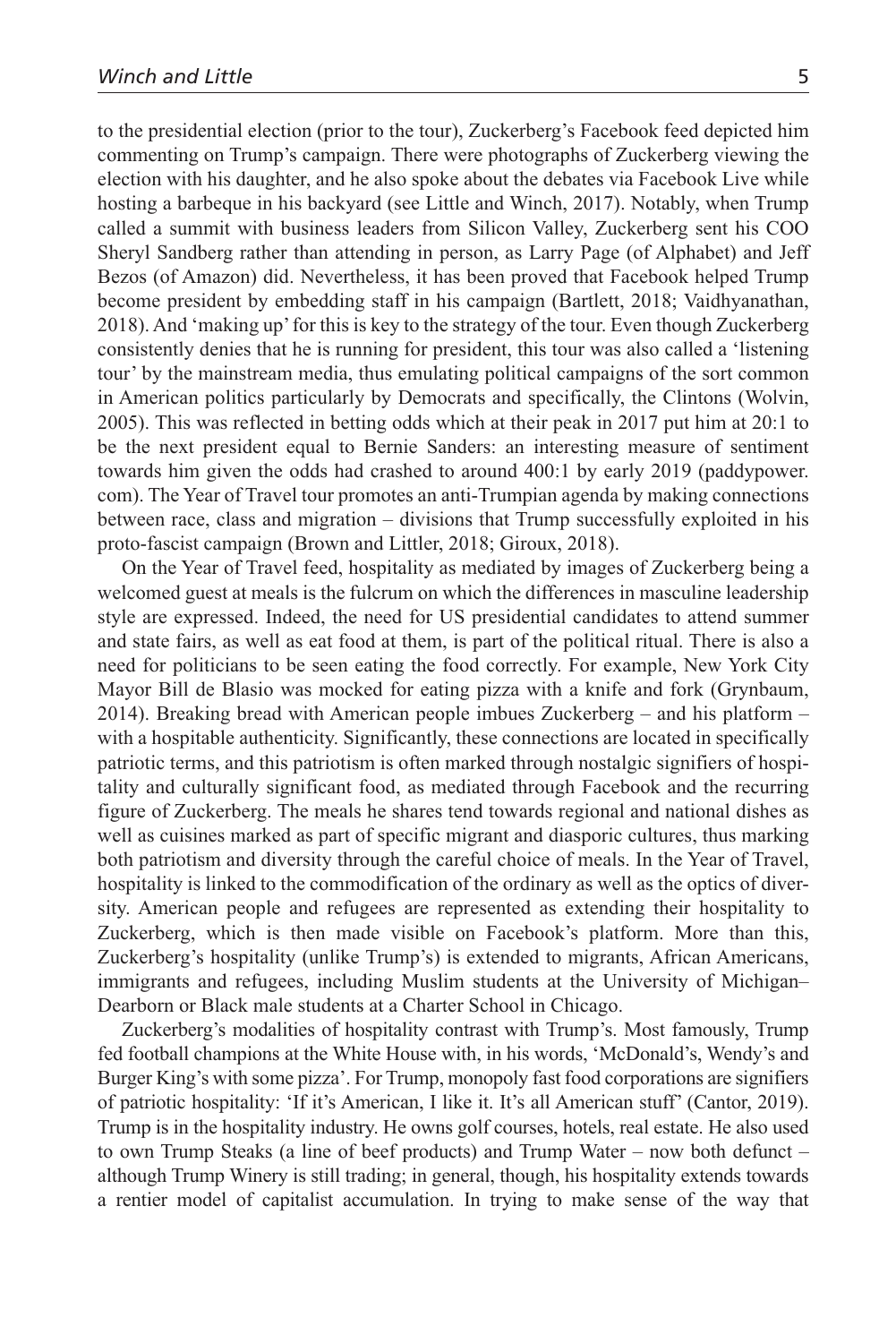Zuckerberg and Trump marshal hospitality, we turn to Derrida's short book *Of Hospitality*. Derrida argues that the law of hospitality is perverse in that one can become virtually xenophobic in order to protect or claim to protect one's own hospitality. In other words, in order to be able to extend or withdraw hospitality, one needs to be 'master at home [. . .] to be able to receive whomever I like there'. Anyone who seemingly encroaches 'on my sovereignty as host, I start to regard as an undesirable foreigner, and virtually as an enemy. This other becomes a hostile subject, and I risk becoming their hostage' (Derrida, 2000, 55). This anxiety over loss of power and hostility towards a foreign other are exactly what Trump invokes and exploits in his anti-immigration rhetoric. Speaking to an implied white audience who have suffered from de-industrialisation, he suggests that by withdrawing hospitality, it is possible to retain and privilege one's sovereignty.

Using Derrida, we can understand hospitality to be connected to questions of nation and borders, as well as the threshold of the household, workplace, community centre. We argue that Zuckerberg's mediated challenge to Trump pivots on this dual understanding of hospitality. Trump's ostentatious wealth is wrought through the commodification of hospitality, as well as the over privileging of whiteness to signify the sovereign nation. In contrast, Zuckerberg's mediated hospitality reveals his platform – his keystone of civil society – to be hospitable to diversity.

One of Zuckerberg's challenges to Trump is also to emphasise the fact that he is Jewish, and this includes presenting his generational history of food. Zuckerberg celebrates Jewish festivals on his Facebook page. For example, by making hamantaschen for Purim or challah for Shabbat. We will argue below that the racialised and patriarchal assemblages of US West Coast Tech go some way to undermine the Year of Travel's claims to being hospitable to difference. Nevertheless, Zuckerberg's Jewishness impacts on his adjacency to whiteness and problematises a straightforward reading of Zuckerberg's racialised identity as white – he may be white, but he is not a WASP – the dominant ethnic group in US culture. As Catherine Rottenberg notes, '[w]ithin a racialised field there will also be a hierarchy or stratification of whiteness' where some groups have been or are 'interpellated as not-quite white' (Rottenberg, 2018, 206 n 48). These historical forms of discrimination and violence have contemporary manifestations. Significantly, Trump's administration (including but not limited to Steve Bannon's anti-semitism or Trump's equivocation between anti-fascist and fascist protestors at Charlottesville) reignites historical prejudices to render American Jewish identities and communities more vulnerable; as evidenced, for example, in the Pittsburgh synagogue shooting in 2018. Many of the critiques levelled at Zuckerberg are explicitly anti-semitic, especially following the Cambridge Analytica scandal. Consequently, we can see how white supremacy's coalition with anti-semitism (e.g. on the alt-right) is acute and terrifying with real traumatic traditions and legacies. The reactivation of these anti-semitic racial configurations in American politics make Zuckerberg vulnerable as a public figure in opposition to Trump and his allies, as well as a viable champion for a liberal race politics.

# **The traditional American family meal**

One of the strategies of Zuckerberg's mediated hospitality is to represent the corporation as treating people as citizens rather than the collection of data points intrinsic to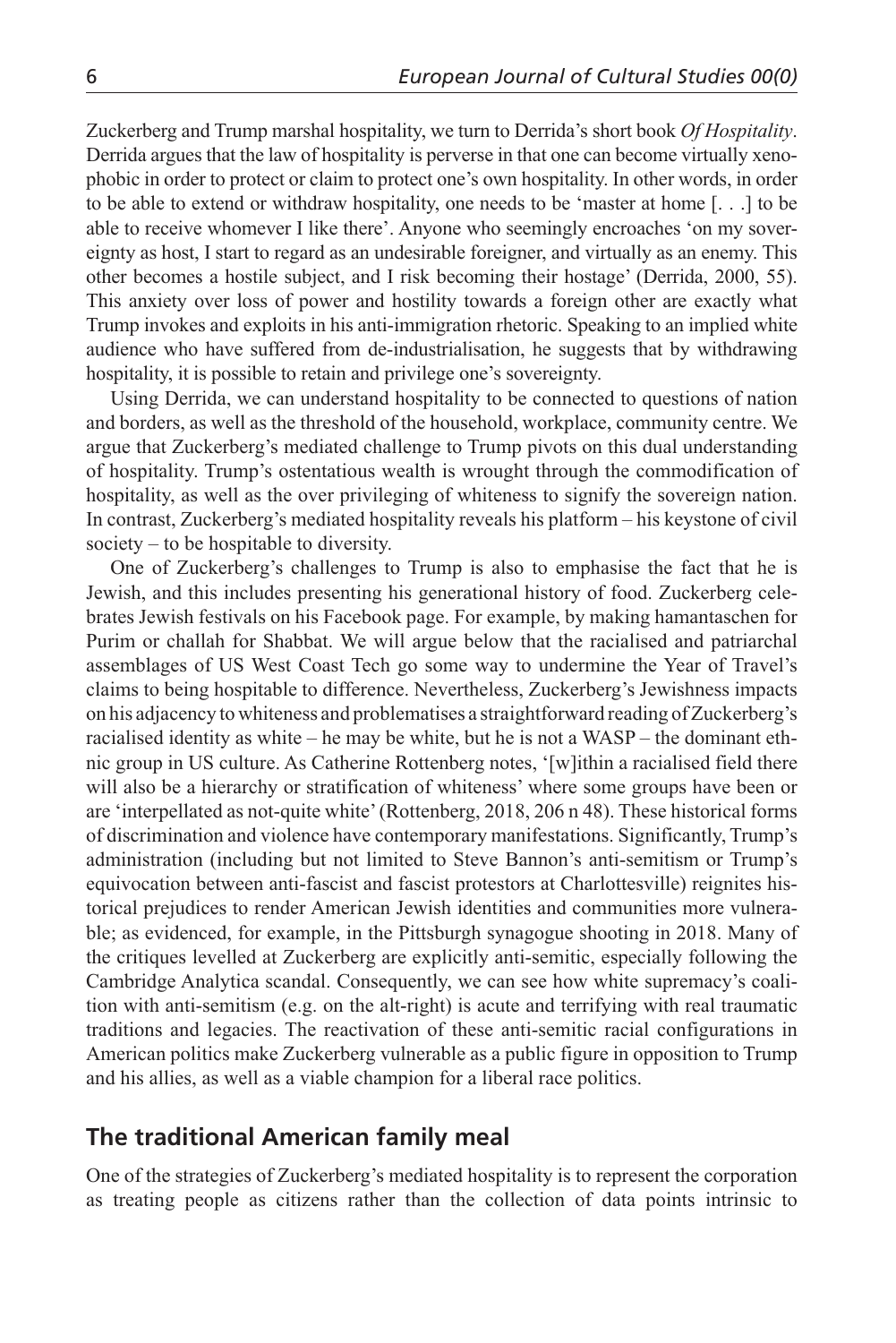Facebook's business model. In the images of Zuckerberg in people's homes, there are no phones, laptops or computers. Signifiers of the traditional American household are highlighted. Facebook is therefore represented not as a cornerstone of 'surveillance capitalism' and its processes of capital accumulation through data (Zuboff, 2019) but an invited guest. In the photographs we examine in this section, Zuckerberg visits two white families who formerly voted Democrat and then campaigned for Trump (Wier, 2017). These are the blue-collar workers who Trump was courting through his rhetoric of the 'working class' (which deliberately obfuscated Black and other ethnic minority working-class constituents) and who have been left behind by the long decline of heavy industry and manufacturing, and have not managed to successfully transition to the 'knowledge economy' that underpins data capitalism. Where there are photographs of Zuckerberg sharing a family meal, they are situated in the homes of white people, and so we can see how the Year of Tour apparatus invokes the white nostalgia of Trumpian rhetoric. Nostalgic sentiment pervades these photographs, and this is picked up by many of the commenters who note the lack of digital media present, as well as the idea of family meals being something of the past.

One meal is hosted on a farm in Wisconsin in April 2017. Zuckerberg, dressed in a plain dark jumper, is taking a plate of brownies and ice-cream from (we assume) the mother and grandmother of the family. Behind him is a fridge covered in children's pictures, magnets, coupons. The domestic intergenerational scene signifies ordinariness, authenticity, tradition, locality – all tropes the Year of Travel are keen to link to Facebook and Zuckerberg. Indeed, many of the comments pick up on these themes. Zuckerberg demonstrates respect for the family – and the demographic which they symbolise, by appreciating their hard work, but also highlighting his ability to share and listen at the dinner table. He posts,

Family 'dinner' at noon. When you wake up at 4am, I guess your schedule is shifted up a bit. (Zuckerberg, 2017)

From the photographs and the posts, it appears that Zuckerberg has been invited into these families' homes, and they all seem to be eating the same food. They are presented as people worth listening to and making visible, as well as being invested with agency.

A photograph is also posted of a meal Zuckerberg shares with a family in Newton Falls, Ohio: 'Just got into Ohio. Thanks to Dan and Lisa Moore for welcoming me into your home for a wonderful dinner!' he posts (Zuckerberg, 2017). Ohio is a key state that turned Republican in 2016, and the members of this family were former Democrat voters who campaigned hard for Trump (Wier, 2017). Again, this seems to be another bluecollar family, suggested by the wallpaper trim, presentation cabinet, the colours of the room, the decoration hanging from the lamp and the clothes of the family at the table. In this photograph, no one is smiling apart from Zuckerberg; indeed, the meal appears awkward. The comments pick up on this, and there are ongoing discussions of why the family hosts Zuckerberg with paper plates and plastic cutlery, to the point that Zuckerberg has to wade in with 'It was a great meal and great conversation. I appreciate their hospitality!' (Zuckerberg, 2017). Although he is framed at the centre, in neither photograph is he at the head of the table; other men are given more presence either through body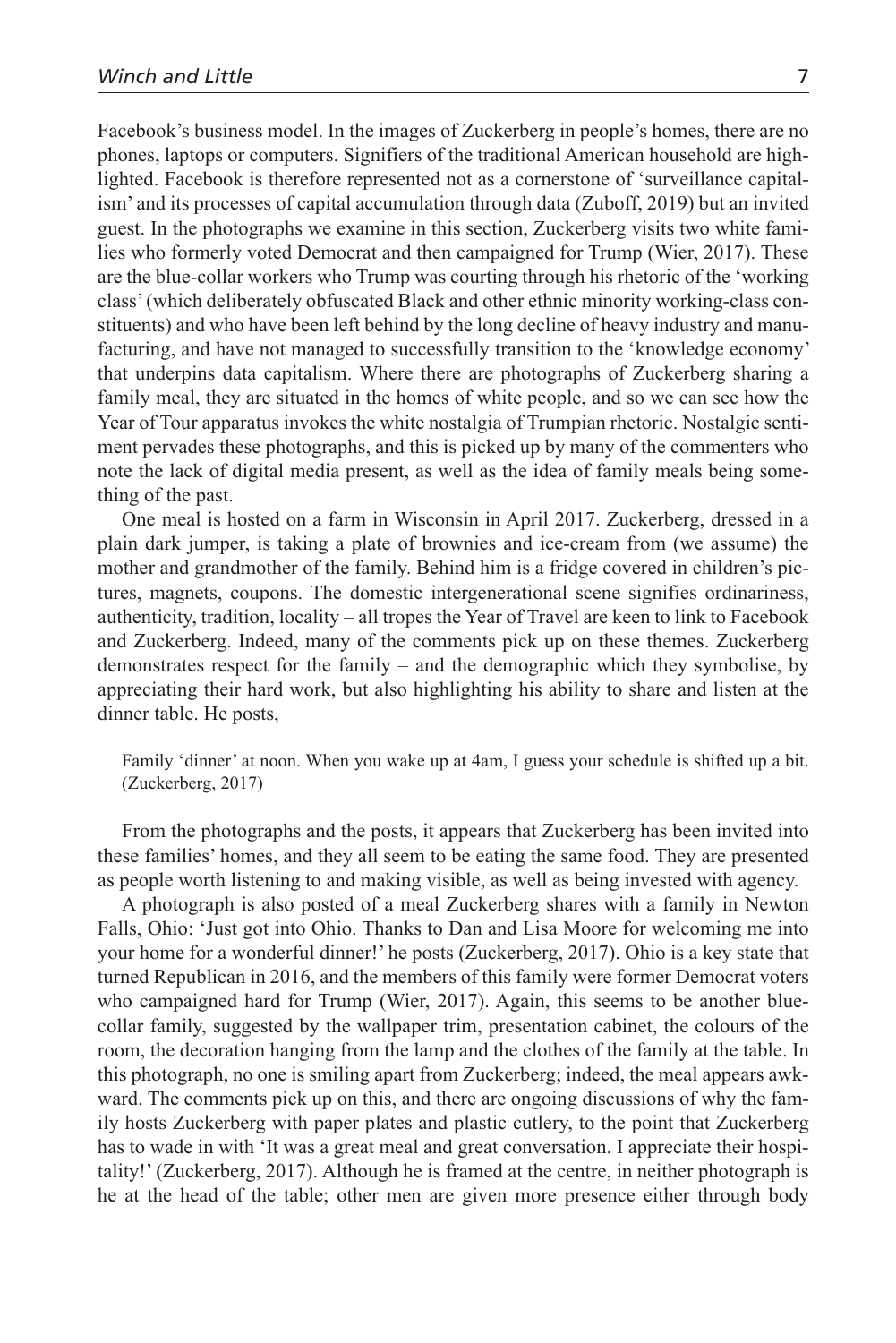language (including facial expressions), hair and attire, their connections with the other members (i.e. father), or location at the table. Zuckerberg is smiling, talking or listening to another person, rather than looking at the camera. He is depicted performing a style of leadership that focuses on interpersonal skills – as a luminous node in a network – rather than the peak of a hierarchy. In doing this, he performs a masculinity significantly at odds with the flamboyant patriarchal posturing of Trump. We can also see this in the plain dark clothes that he wears. Zuckerberg projects soft leadership by making the people he visits visible to a global audience; he is extending Facebook's arm of hospitality to former Democrat voters.

Zuckerberg also works to offset associations with 'toxic geek masculinity' (Salter and Blodgett, 2018), which have been associated with his founding of Facebook, as documented in the film *The Social Network* (Fincher, 2010) or popular texts like *The Boy Kings* (Losse, 2014). Zuckerberg's hacker personality whose motto was 'move fast and break things' is part of Silicon Valley's counterculture turned cyberculture where technology is perceived as anti-institutional and disruptive (Turner, 2006). This hubristic philosophy has been controversial for Facebook as it has particularly affected vulnerable communities who have been locked out of accounts, or denied them, or faced abuse. For example, Native Americans as well as Drag Kings and Drag Queens have been denied Facebook accounts because their names appear 'fake' (Wachter-Boettcher, 2017). This tour is an attempt to represent Facebook as a connective platform that extends its hospitality to diverse communities.

Significantly, according to *The Vindicator* – a local Ohio news outlet – the family in Newton Falls had no idea that Zuckerberg was coming to visit until 20minutes before he showed up; the visit had been organised by the Year of Travel team (Wier, 2017). It goes some way to explain the paper plates. Although the family have extended their hospitality and agreed to the photographs being taken, uploaded and commented upon, their agency in the scenario has been circumscribed, as they are framed in such a way as to work towards the main intention of the Year of Travel; that is, for Zuckerberg to appear as a leader of civil society or even a viable presidential alternative to Trump.

Indeed, it is not insignificant that Zuckerberg is represented in people's homes and workplaces observing private behaviours and relationships – and sharing this information with users and media. It replicates what the corporation does – as part of the wider tech industry – as it surveils relationships and hoovers up data, and then aggregates that according to algorithmically determined demographics. Facebook inserts itself into intimate life and monetises it. What is also interesting here is the way that this scenario might replicate the ways in which we extend our hospitality to Facebook. As part of the corporate assemblage ourselves, we agree to its terms and conditions (although we might not agree to it wholeheartedly or even understand the implications of it). We agree to its capturing and sharing of data, tracking of activities online and offline. However, this agreement is lopsided and unequal. One could call it – perhaps like the family in Newton Falls – being coerced. Although we have agency – we can (almost) leave Facebook – we do not have control over the data they have, or the ways they might still be tracking us, or how information about us is stored and sold. These signifiers of hospitality, food and benevolence are attempts to humanise, legitimate and render benign the deliberately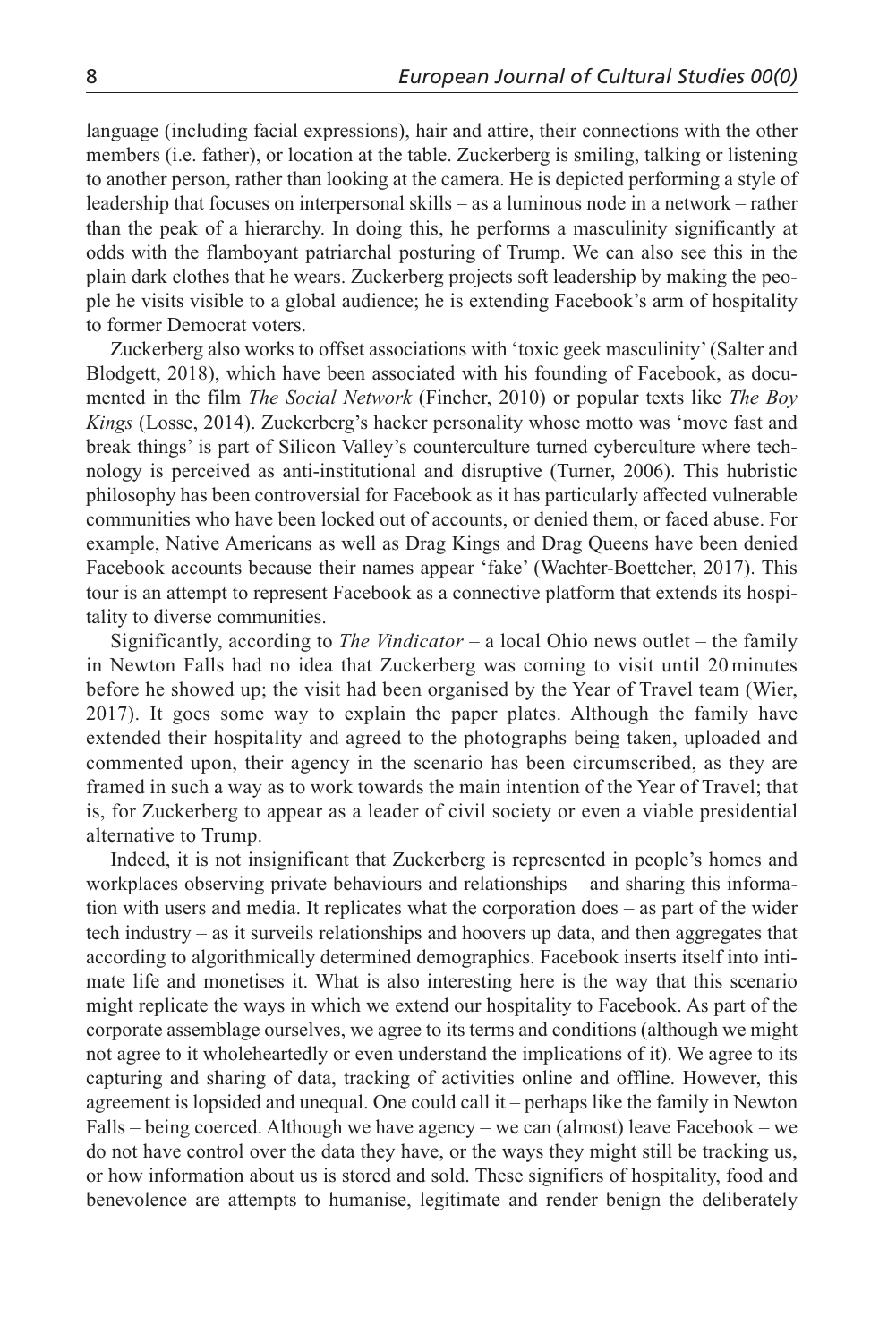mysterious and powerful arm of surveillance capitalism. However, the commodification of hospitality unwittingly reveals the reach of the Year of Travel's power.

## **Apple pie and Iftar dinner**

America's historical and intergenerational trauma in connection to race, migration and socioeconomic deprivation are implied throughout the tour. For example, Zuckerberg visits Blackfeet Reservation in Montana, as well as Black men who have been wrongly incarcerated. Significantly, the Facebook platform attempts to visually resolve the complexities of these inequalities through the recurring figure of Zuckerberg and patriotic optics. Digitally mediated hospitality renders Facebook the host of connections in Trump's divided America.

Sharing food across cultural difference can contribute to an appreciation of the Other (Narayan, 1997, cited in Wise, 2011, 90). It can also be, in Amanda Wise's words, a form of 'low-level cosmopolitanism' as well as producing 'cultural anxiety and disjuncture . . . disgust and desire' (Wise, 2011, 84). It is key to the rebuttal to Trump, therefore, that Zuckerberg is pictured eating, in Ben Highmore's words, with 'not me worlds' (Wise, 2011, 90) – whether this is Republican voters or Somali migrants. Eating the food of those who have been coded as dangerous and disastrous reveals Zuckerberg's receptivity and acceptance of otherness and difference. As Rick Flowers and Elaine Swan (2018) argue, 'hospitality can feel precarious, dangerous, threatening or anxiety provoking' because the Other's food is imbibed – it crosses the threshold of the body  $(p. 277)$ . The Year of Travel exploits this to promote Zuckerberg's presidential brand; that is harnessing the tropes of a typical Democrat who is open to liberalism and diversity – at least in the optics. The sharing of food – in person but then later as pictures on the platform – reveals Zuckerberg and Facebook as being both invited guest and hospitable host. In this section, we examine the ways that the Year of Travel depicts Zuckerberg as a viable politician, especially through the strategy of taking in difference through food, but also politically triangulating.

Zuckerberg stops 'by the Elkhart Fire Department to meet the crew and for some of the ribs and chicken they were cooking' (Year of Travel, 2017). In March, he visits Fort Bragg, where, 'I learned a lot at lunch with military spouses' (Zuckerberg, 2017), In this photograph, Zuckerberg leans into the middle of table, smiling, with a table of women. He is not at the head of the table. However, he is the only man visible and he is at the centre of the photograph illuminated by the natural light; thus, seemingly hinting at his good intentions or moral luminosity. In February, Zuckerberg is photographed having lunch with white members of the fishing community in Bayou La Batre. He posts,

One of the families we met were the Zirlotts – they run an oyster farm and are succeeding by using Facebook and Instagram to show their product directly to chefs. The fishing industry is more than a job to these folks – it's their community and a way of life.

Zuckerberg is pictured at the centre of the photograph listening and looking at the other people who mainly have their back to the camera. This post, combined with the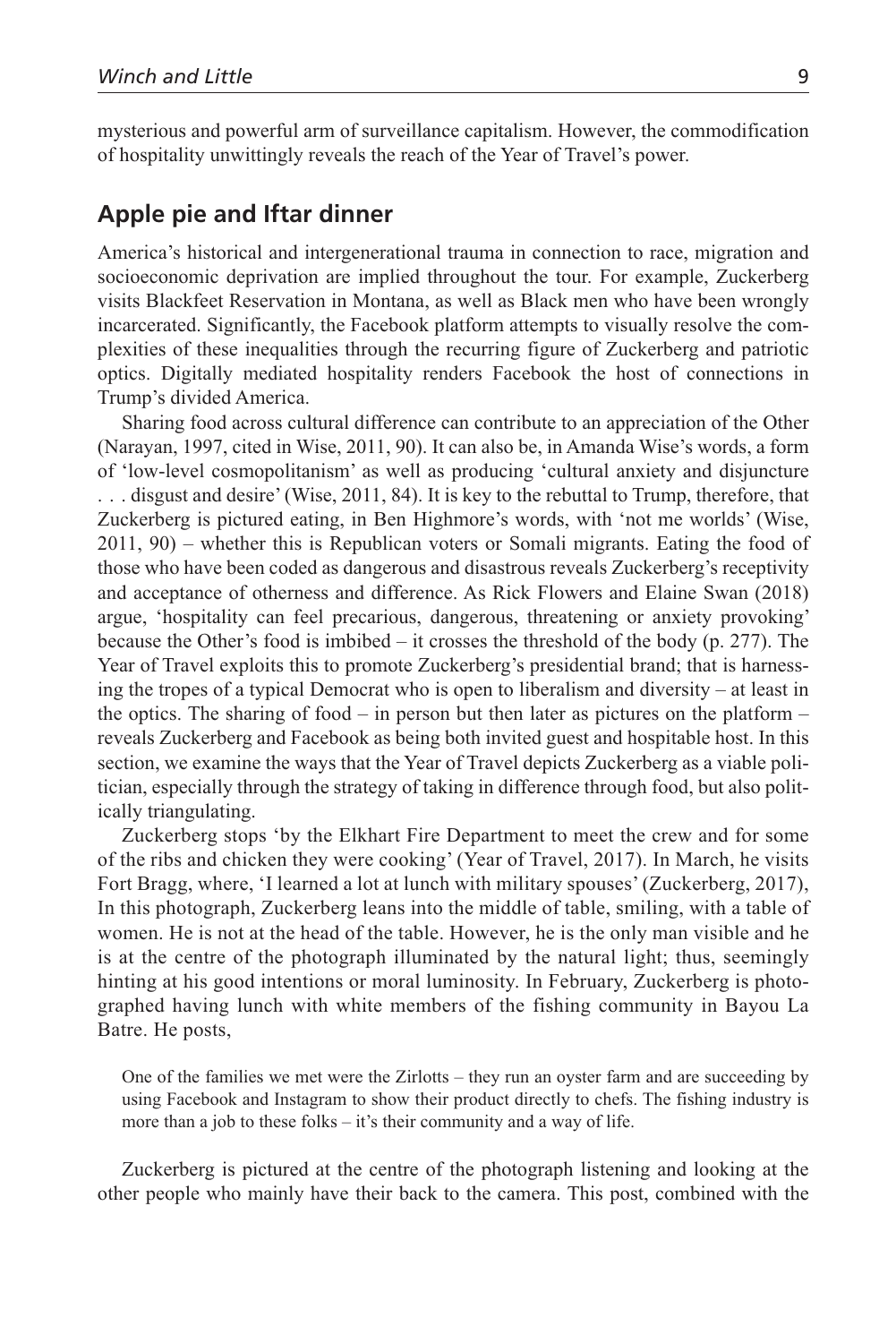photograph of sharing a meal is significant for its promotion of Facebook as the key facilitator of civil society. Its repetition of 'community' – 'I'm looking at more of the world through the lens of building community these days' – reveals the PR team working hard to legitimate Facebook as a hospitable location for civil society. These images attempt to integrate monopoly tech capitalism as a supporter of local communities and curate Zuckerberg as potentially a viable president.

Zuckerberg is also photographed at the iconic truckstop, Iowa 80 Kitchen, Walcott. He posts,

I asked the truckers what's changed over the last few decades. When the truckers I met started driving, you logged your driving hours on pieces of paper. Now it's electronic and automatic, which makes it harder to drive more hours than you're supposed to. Some people said they want to work longer, but they feel like regulations are getting in the way of their freedom and doing what they want to do. It's tough because those regulations try to keep people on the road safe. (Zuckerberg, 2017)

Here, we can see Zuckerberg triangulating like a politician, finding a position between two poles that alienates as few people as possible. This triangulation continues in the optics. This is a significantly political picture. Accompanying this post is a picture of Zuckerberg eating apple dessert and ice-cream on a diner counter next to a Black man with a head piece. In the background to the right of the photograph is an unsmiling white man in a stars-and-stripes baseball hat that reflects the light of the ceiling lamp, thus illuminating its patriotic symbolism. Zuckerberg is located at the centre of the photograph, listening and talking to the Black trucker. They are both smiling. In the visual triangle between the three men, we can see how the Year of Travel represents Zuckerberg as a cohesive figure bridging divides.

If we juxtapose this photograph with the American families discussed previously, we can see how the Year of Travel marshals racial difference in order to visibly connect people through the platform. The mediated images of food are crucial to this cohesion. Food both alludes to politicians' need to be seen eating with citizens, and to be eating correctly, as discussed above, but it also functions to position Zuckerberg in opposition to Trump. Whereas Trump focused relentlessly on the links between whiteness and bluecollar America, and arguably won the presidency through this strategy, the intersection between race, class and national identity is brought together by the photograph of Zuckerberg eating apple pie at the truck stop. Whereas Trump spun stories about 'the white working class' in a bid to deepen divides along the lines of race, ethnicity and migration, the Year of Travel challenges this narrative semiologically. The framing of the photograph means that the image of Zuckerberg works to bridge race and class – through the man in the stars-and-stripes hat – in ways that are normally fraught with racism. And indeed, this is picked up by the commenters who discuss Trump, Obama and the politics of race in America. The comments below the image reflect the global plurality of the users of the platform and indeed the ways that the platform hosts a multiplicity of different voices and opinions.

At a rally in Minnesota in November 2016, Trump denounced Somali migrants as a 'disaster', claiming that some of the Somalis are 'joining Isis and spreading their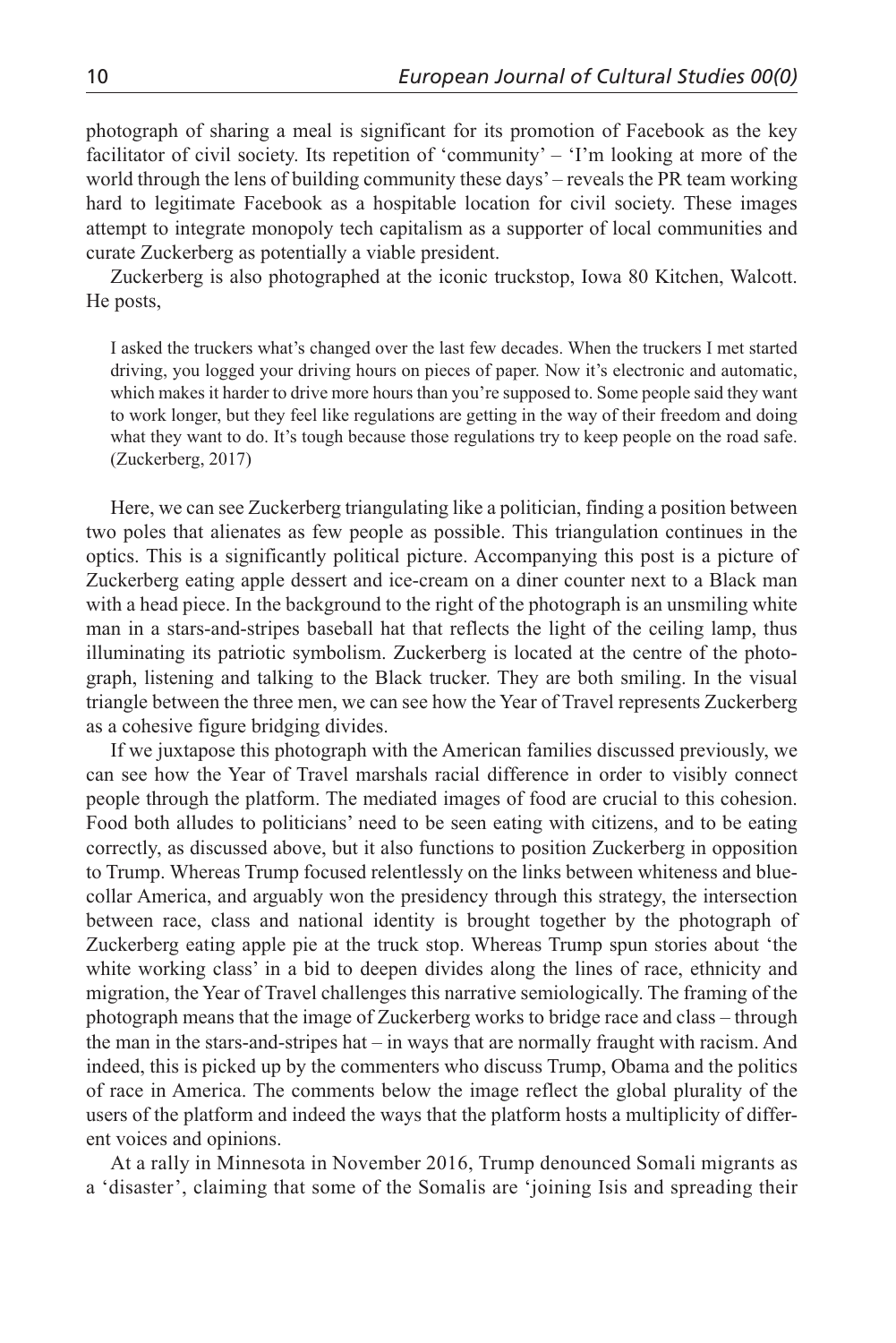extremist views all over our country' (Jacobs and Yuhas, 2016). In retaliation and to promote Zuckerberg's more liberal values, the Year of Travel posts a photograph of Zuckerberg sharing an Iftar dinner. Zuckerberg is portrayed apparently accepting hospitality from Somali hosts in Minneapolis, and then reciprocating digitally by conveying his hosts and the meal through his platform, thus extending his hospitality to them. In these photographs, Zuckerberg is ostensibly participating in a meal in a community centre to which he has been invited. He is in the centre of the photograph bathed in the light of a ceiling window. He is flanked by four Somali women, and they appear to be engaged in conversation; Zuckerberg and two of them are smiling. There are 'Speak English' posters on the left-hand side of the photograph and the two posters behind Mark which conjugate the verbs for 'To Be' and 'To Do'. Zuckerberg posts,

As a refugee, you often don't get to choose which country you end up in. When I asked one man, who had spent 26 years in a refugee camp, whether America now felt like home, he gave a simple and profound answer:

'Home is where you are free to do what you want. Yes, this feels like home'.

There are few places in the world he felt comfortable to be who he is: the country he was born, and our country that values freedom.

What a beautiful tribute to America.

Thanks to my hosts for being so gracious at the very end of Ramadan. I left impressed by your strength and resilience to build a new life in an unfamiliar place, and you are a powerful reminder of why this country is so great.

The figure of Zuckerberg appears to accept difference but also resolves this through patriotic assimilation.

Migration, and its histories, becomes a site where Zuckerberg's leadership qualities are contrasted with the xenophobia of Trump; Zuckerberg's Jewishness – and the Chinese and Vietnamese heritage of his spouse Priscilla Chan – is marshalled to criticise Trumpian policy. In January 2017, he posts,

My great grandparents came from Germany, Austria and Poland. Priscilla's parents were refugees from China and Vietnam. The United States is a nation of immigrants, and we should be proud of that.

Like many of you, I'm concerned about the impact of the recent executive orders signed by President Trump.

Immigration, migration and hospitality are represented as cornerstones of American identity. Skilfully, the Year of Travel brings policy, personal and familial history, and the platform together.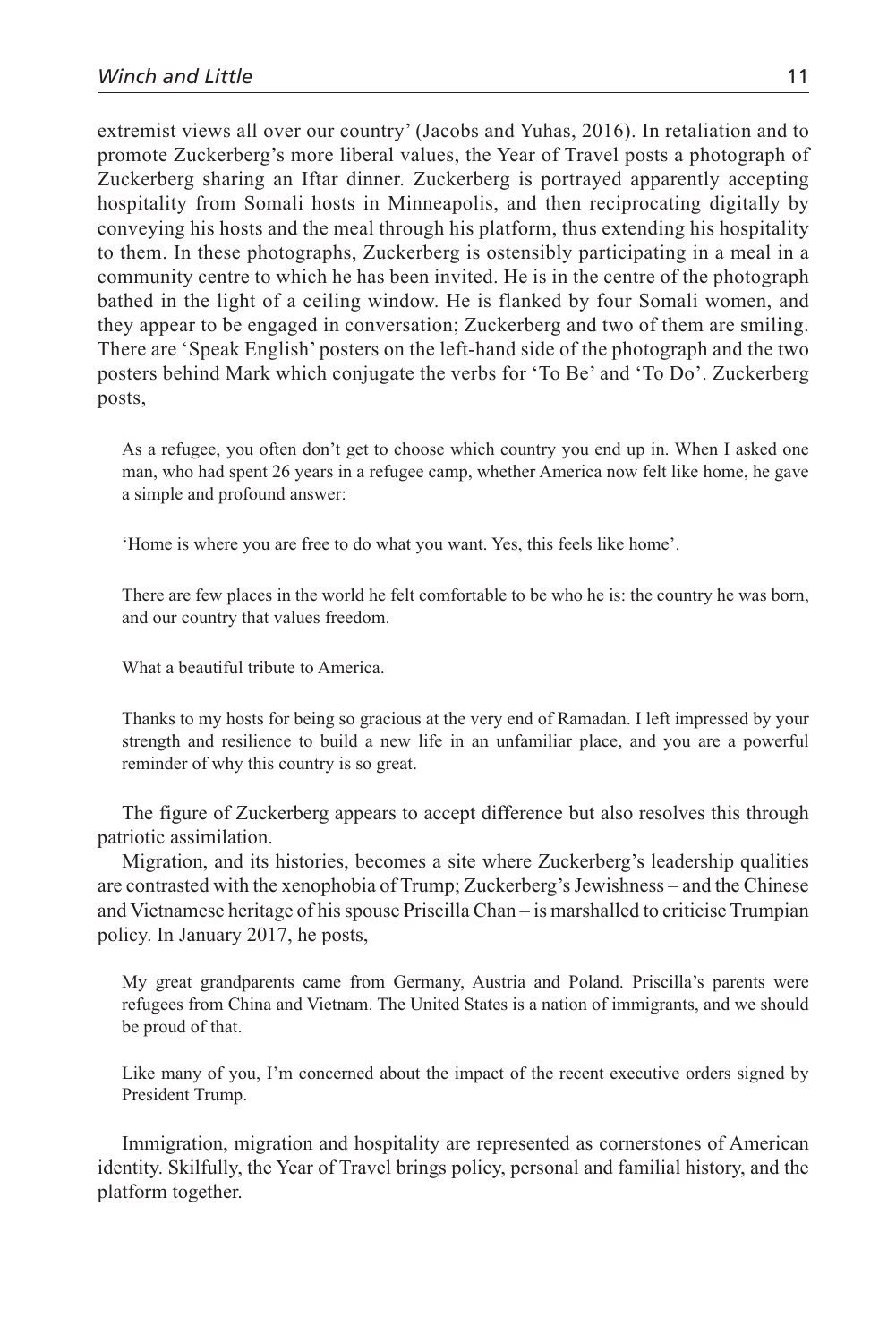## **Hostility or hospitality?**

Zuckerberg's adjacency to whiteness is illuminated by the lighting and framing of the photographs. Indeed, the intersection of his class, wealth, heterosexuality, gender and race gives him a legitimacy in each of the photographs. His power is naturalised and centred in the photographs. More than this, Zuckerberg's privilege means that he can access, and be centred in, sites he would not otherwise frequent. Thus, we can read the smiling faces of the Somali women and the exhortations to 'Speak English' as what Elaine Swan calls 'strategies of containment', which are a means to contain any potential threat to the racial hierarchies and stratifications of the social field (Swan, 2009). This is pertinent when thought about alongside the numerous critiques that that have been levelled against Facebook in its treatment of vulnerable and minority groups, especially as these have partly been as a consequence of 'breaking things' and fixing them later.

Like other Silicon Valley tech companies, Facebook's workforce has a clear racial and gendered hierarchy. Data released in 2018 revealed senior leadership to be predominantly white or Asian (90%) and male (72%). The entire workforce is 63.7 percent male (Statistica, 2018). Of the top female senior executive women, 68 percent are white (O'Connor, 2017). In total, Facebook's staff is 46.6 percent white, 41.4 percent Asian, 4.9 percent Hispanic, 3.5 percent Black, 3 percent 'Two or more races'. This is skewed when compared to the background demographic data of the United States with Black and Latinx men and women hugely underrepresented (O'Connor, 2017; Statistica, 2018; Thomas, 2016). Even though Facebook admits to needing a more diverse workforce, in 2017, Bloomberg reported that the people responsible for final hiring approvals are 'almost all white or Asian men' who 'often assessed candidates on traditional metrics like where they attended college, whether they had worked at a top tech firm, or whether current Facebook employees could vouch for them' (Huet, 2017; Wachter-Boettcher, 2017). Because of this, little has changed.

Workforces' stratifications along the lines of race, class and gender affect the products that are created (Hasinoff, 2017; Lohr, 2018; Noble, 2018). In 2016, journalists found Facebook to be illegally allowing housing advertising to target customers according to their race. Facebook was using 'ethnic-affinity targeting', so that even though users are not asked their race when creating an account, their data reveal 'interest in race-related content'. In an interview, Safiya Umoja Noble states, 'We are being racially profiled by a platform that doesn't allow us to even declare our own race and ethnicity . . . What does that mean to not allow culture and ethnicity to be visible in the platform?' (Wachter-Boettcher, 2017: 113). Facebook has evaded responsibility for these practices by citing Section 230 of the Communications Decency Act (1996) to defend its advertising platform. Section 230 protects intermediaries from liability for distributing third-party user content. This means that social media companies are seen as tech companies rather than media companies, and so they are not liable for content that is uploaded on their sites. Facebook argues for immunity because it is the advertisers' responsibility. These practices around housing continue (Sylvain, 2018). In her critique of the way that Silicon Valley's private decisions influence public policy, Ruha Benjamin (2019) suggests an alternative motto for Facebook: 'Move Fast, Break People, and Call It Progress' (p. 13).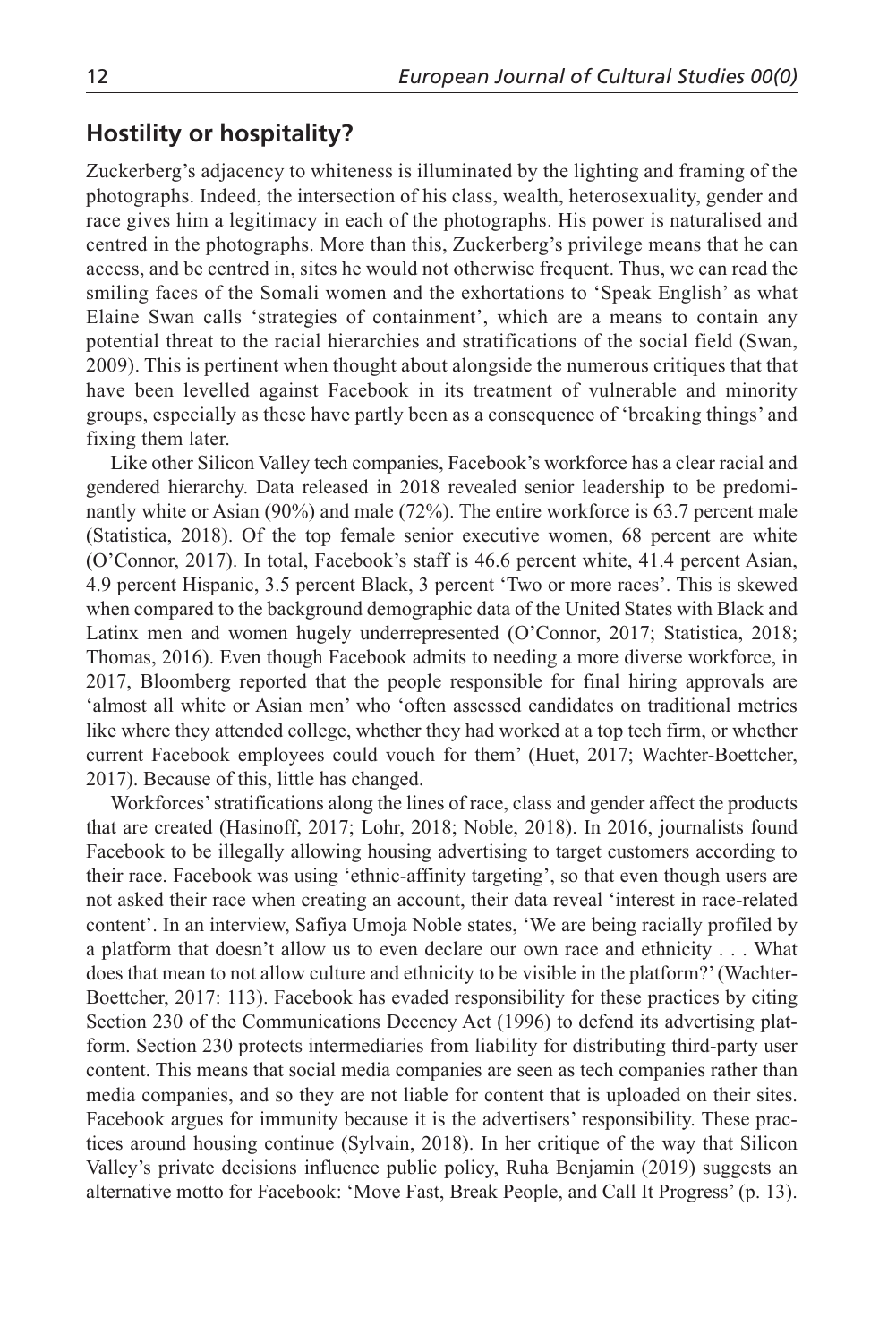Siva Vaidhyanathan has also written extensively and passionately on the way that Facebook undermines democracy: 'the problem with Facebook is Facebook' (Vaidhyanathan, 2018: 1).

The patriotic optics of Trump and Zuckerberg might be different, but unless the tour works towards social justice, it is merely doing what Sara Ahmed calls 'diversity work'. Ahmed argues that 'using the language' – or in this case also the optics – does not 'translate into creating diverse or equal environments'. Indeed, there is often 'a gap between a symbolic commitment and a lived reality'. This means that, 'equality and diversity can be used as masks to create the appearance of being transformed' (Ahmed, 2017: 90).

Returning to Derrida can help us make sense of the way that hospitality pivots on the notion of otherness. Derrida makes a distinction between 'the foreigner and the absolute other' (Derrida, 2000, 23), as well as between the hospitality contract and 'absolute hospitality', the latter of which is 'to give up my home' to the absolute, unknowable, other (Derrida, 2000, 25). Derrida argues that, according to the hospitality contract, hospitality can only be offered 'to a foreigner "as a family," represented and protected by his or her family name' (Derrida, 2000, 23). That is, hospitality is extended to someone who can be known and identified by – presumably – their patrilineal name (father or husband – and all the patriarchal assumptions therein). And that person who accepts the hand of hospitality then enters into a contract where they have obligations. On the Year of Travel, hospitality was offered to Zuckerberg by workplaces and households because he is a known celebrity and because there were donations involved (Wier, 2017). Entering into the hospitality contract in this way gives Zuckerberg the aura of a politician's responsibility; one might expect him to now have an obligation to those who he visited – and this expectation runs through the comments. Whereas Trump aims to 'absolutely other' Muslim and Latinx people through the so-called 'Muslim ban', or the wall with Mexico, or by detaining families in border cages, Zuckerberg is represented as making these people visible and valued; as extending American hospitality to those who have been denied access to the American Dream.

Interestingly, we can consider this concept of the 'absolute other' and the foreigner known through naming in relation to the Facebook platform. For example, returning to the question of 'fake' names mentioned above, what does it mean that we can only create an account on Facebook with an 'authentic' name? To give another example of Facebook inhospitality, we can turn to the work of Rena Bivens. Even though Facebook eventually offered users a 'custom' option in addition to 'male' and 'female' in 2014, these nonbinary possibilities of identification only exist at the surface level of the software. Deeper into the database, non-binary users are re-classified in order to meet the needs of advertisers and marketers (Bivens, 2017). Therefore, it is not insignificant that hospitality is extended to what Derrida defines as the 'foreign other' only once a user can be identified in a Western style and heteronormative patrilineal lineage. Facebook's product design means that those who deviate from the dominant norm are denied the recognition of personhood by the platform. In addition, Facebook will only give us an account if we agree to pay with our data from offline and online spaces. As long as the platform can thoroughly 'know' its users through their data, it will continue to extend hospitality and thus *retain* sovereignty. As Benjamin (2019) points out, because Facebook is advertising-driven, 'users *get used*' (p. 14). There are many critiques of the ways that Facebook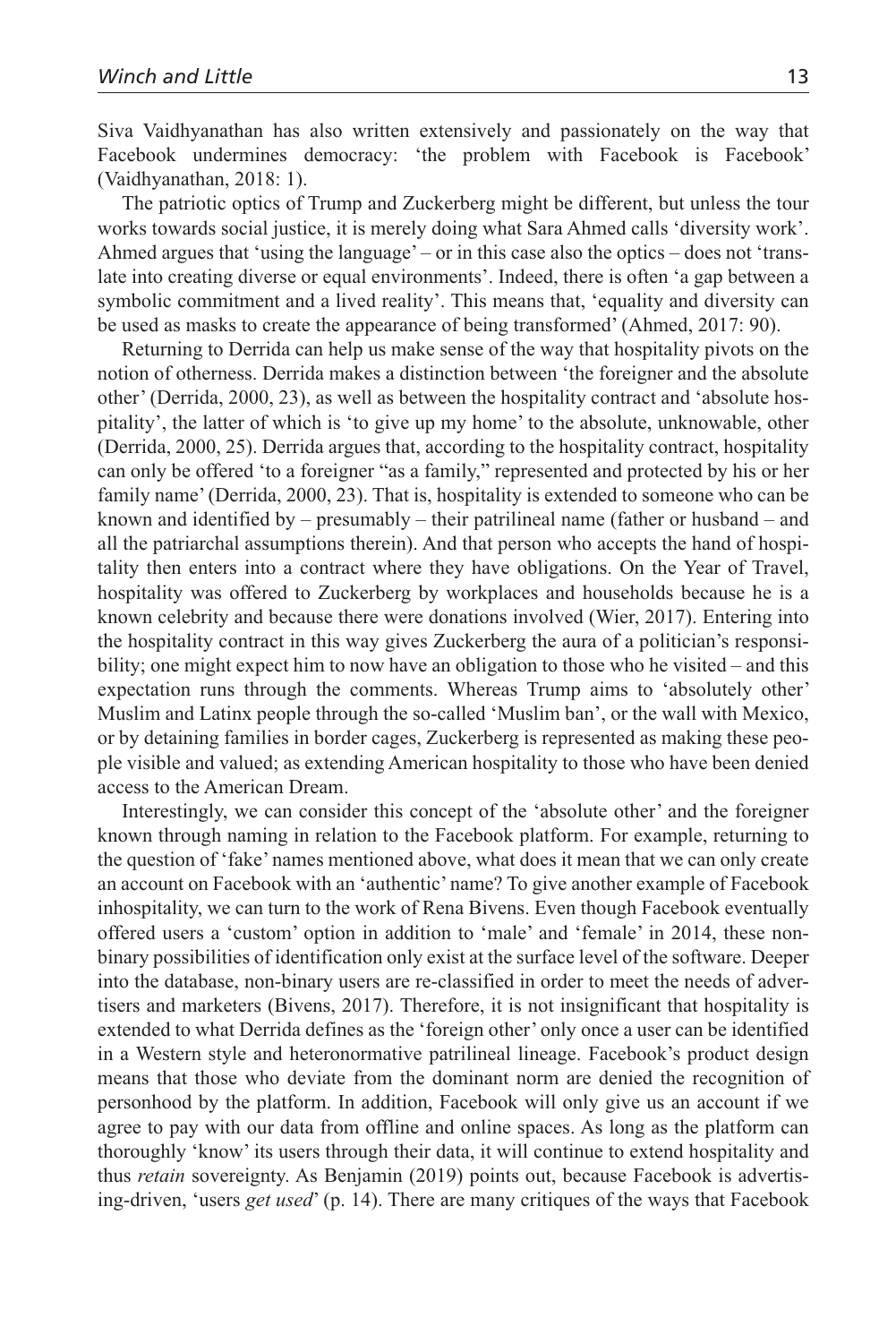reinforces oppressions along the lines of race, class and gender. See, for example, the open letter from Civil Rights groups to Zuckerberg (The Leadership Conference on Civil and Human Rights, 2019).

Connected to how Facebook retains its sovereignty are its links to neoliberal capitalism. Zuckerberg is hospitable to global trade agreements, mobile workforces and flexible borders, whereas Trump runs an administration in opposition to this cosmopolitan, free market ideology. Nevertheless, they both believe in deregulating US corporations and pervasive marketisation. Van Dijck et al. argue that, even though Facebook portrays the corporation as a social infrastructure that helps people to build a global community, in its manifesto there is no mention of other established institutions such as governments or civil society groups. As mentioned above, Zuckerberg's philanthrocapitalism participates in the marketisation of education (Aschoff, 2015). This was evidenced in Zuckerberg's visit to the charter school in the Year of Travel. In adhering to neoliberal tenets, both Trump and Zuckerberg deepen inequalities and intersecting oppressions (Collins and Bilge, 2016; Perry, 2018).

To conclude, Zuckerberg mimicked the 'listening tours' of former presidents by visiting communities and sharing meals. The Year of Travel Facebook Timeline represented him accepting and offering hospitality to citizens across America. This functioned to reveal Zuckerberg as hosting a welcoming and welcomed platform, marked by tropes of multiculturalism, difference, ordinariness and connection – all conveyed by eating food. However, the representational strategies of 2017 did nothing to stem the critiques which eventually led to the Cambridge Analytica scandal which broke in September 2018. Following this, there were no posts on Zuckerberg's personal page until 5 days later when there is a photo of him and Priscilla baking hamantaschen. Since then, the posts are much less frequent. It seems that his attempt at being a celebrity statesman failed. The primary image of Zuckerberg that is circulated on social media at the time of writing – and from which many memes have been created – is of him drinking water during the 2018 senate hearings as if he is facing a prison penance. It is a distinctly inhospitable image; Zuckerberg has lost control of his mediated persona and is now placed in a hostile environment. The relative consequence of this has been minimal: Zuckerberg is currently only the fourth richest person in the world, rather than second. Nevertheless, it is clear that, at least for now, the presidential moment for Zuckerberg has passed. Instead, in 2018, Zuckerberg hired former deputy prime minister of the United Kingdom, Sir Nick Clegg, as Vice President of Global Affairs and Communications to be Facebook's political face. Clegg, experienced at handling substantive political criticism, acts as a lightning rod for the public fallout between Facebook's branding and its actions.

Facebook has strengthened its position as a cornerstone of our social infrastructure in a digital age. In the face of global criticism, Zuckerberg's strategy has simply been to acquire any company that looks to impinge in the spaces of social media that depend on affects of hospitality (WhatsApp, Instagram), a strategy that is likely to continue to succeed given Facebook's vast resources. More than this though, Facebook is embedded in the ever-expanding unregulated American monopoly tech industry. And this industry – with its gendered, classed and racialised logics – is only getting more powerful.

Significantly for the purposes of this article, Zuckerberg and Trump can be rivals who work in alignment to protect the terrain of their rivalry: American capitalism. Trump will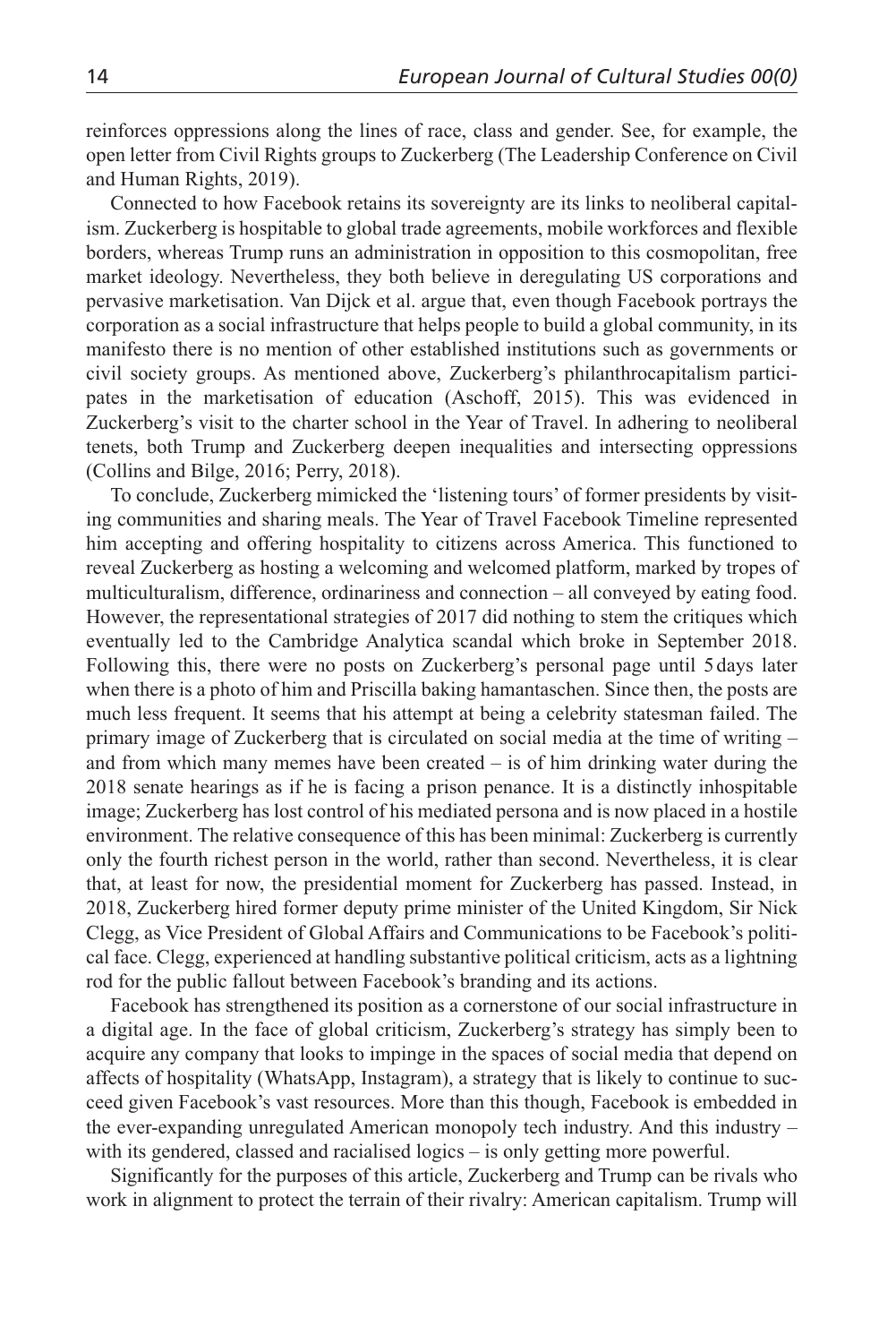not regulate or break up Facebook, and Facebook will not censor Trump (at least not until political advertising was banned – rather than regulated – on Facebook in the week before the 2020 election). There is a struggle taking place in the Year of Travel, and this is visually mediated through representations of American hospitality: Trump's celebration of ostentatious wealth illustrated through his eponymous hotels and wine business, and Zuckerberg's commodification of the everyday, visually conveyed through his photographs of hamantaschen on Facebook. However, the basic structures of 'hospitable' sovereignty and capitalism underpin both. The aesthetics may be different, but the struggle is for pre-eminence within a racialised capitalist hegemony rather than a challenge to it.

Perhaps this is what they discussed over a patriotic meal when Trump invited Zuckerberg for a private dinner at the White House in October 2019 (Gabbatt, 2019). In any respect, it was nice for Trump to return the favour after Zuckerberg had been hosting the president's political campaigns on his platforms for so many years.

### **Funding**

The author(s) received no financial support for the research, authorship and/or publication of this article.

### **ORCID iD**

Alison Winch <https://orcid.org/0000-0003-4150-0469>

#### **Note**

1. See 'Proposal Seven: Approval of the Adoption of Our Amended and Restated Certificate of Incorporation' where it states that 'Mr. Zuckerberg's leave of absence or resignation would not constitute a Voluntary Resignation if it were in connection with his serving in a government position or office'. [https://www.sec.gov/Archives/edgar/](https://www.sec.gov/Archives/edgar/data/1326801/000132680116000053/facebook2016prelimproxysta.htm#sbf2ac1bbbd0a4adbb8391a4afd2ef1c1) [data/1326801/000132680116000053/facebook2016prelimproxysta.htm#sbf2ac1bbbd0a4a](https://www.sec.gov/Archives/edgar/data/1326801/000132680116000053/facebook2016prelimproxysta.htm#sbf2ac1bbbd0a4adbb8391a4afd2ef1c1) [dbb8391a4afd2ef1c1.](https://www.sec.gov/Archives/edgar/data/1326801/000132680116000053/facebook2016prelimproxysta.htm#sbf2ac1bbbd0a4adbb8391a4afd2ef1c1) These changes to the constitution of Facebook took place in May 2016, so these ambitions predate Trump winning the Republican primary. It could therefore indicate a desire to serve in the presumed Clinton administration. Significantly, the phrase 'government position or office' appears 12 times in the document allowing Zuckerberg to take a leave of absence for up to 2 years in relation to a political role without losing his superior voting rights for the platform. Given the company's shareholdings are organised to give him complete control, this period could be extended or amended at a later date if need be (i.e. him winning elected office).

### **References**

Ahmed S (2017) *Living a Feminist Life*. Durham, NC: Duke University Press.

- Anderson B (1983) *Imagined Communities: Reflections on the Origin and Spread of Nationalism*. London: Verso.
- Aschoff N (2015) *The New Prophets of Capital*. London: Verso.
- Banet-Weiser S (2012) *Authentic: The Politics of Ambivalence in a Brand Culture*. New York: New York University Press.
- Bartlett J (2018) *The People vs Tech: How the Internet Is Killing Democracy (and How We Save It)*. London: Penguin.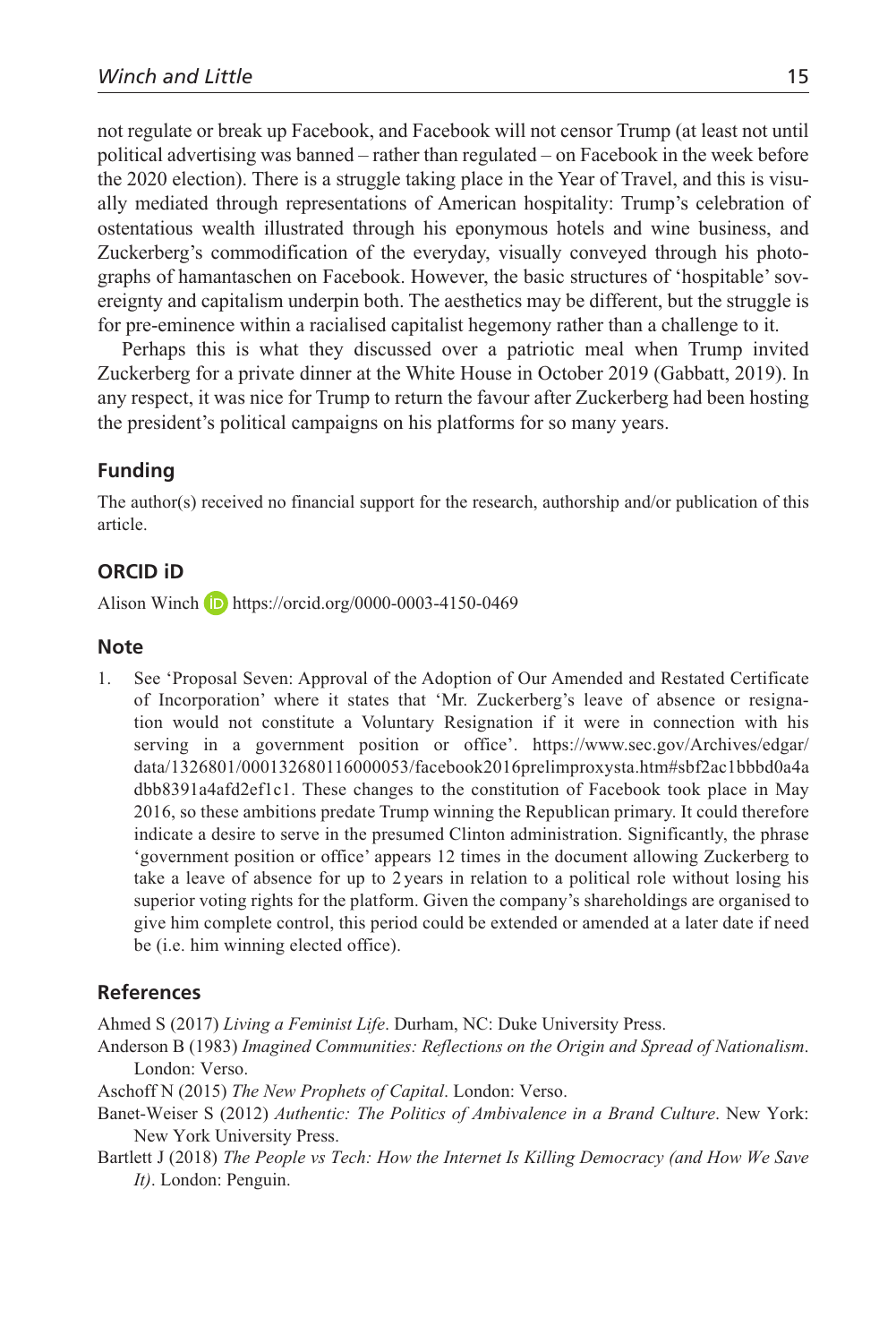- Benjamin R (2019) *Race after Technology: Abolitionist Tools for the New Jim Code*. Cambridge: Polity.
- Bilton N (2017) Will Mark Zuckerberg be our next president. *Vanity Fair*, 13 July. Available at: <https://www.vanityfair.com/news/2017/01/will-mark-zuckerberg-be-our-next-president>
- Bivens R (2017) The gender binary will not be deprogrammed: Ten years of coding gender on Facebook. *New Media and Society* 19(6): 880–898.
- Brown W and Littler J (2018) Where the fires are: Wendy Brown talks to Jo Littler. *Soundings* 68: 14–25. Available at:<https://journals.lwbooks.co.uk/soundings/vol-2018-issue-68/abstract-7571/>
- Cantor M (2019) Donald Trump orders McDonald's for football champions as shutdown cuts staff. *The Guardian*, 15 January. Available at: [https://www.theguardian.com/us-news/2019/jan/14/](https://www.theguardian.com/us-news/2019/jan/14/donald-trump-orders-fast-food-white-house-clemson-football) [donald-trump-orders-fast-food-white-house-clemson-football](https://www.theguardian.com/us-news/2019/jan/14/donald-trump-orders-fast-food-white-house-clemson-football)
- Chander A (2012) Facebookistan. *North Carolina Law Review* 90: 1807–1844.
- Collins PH and Bilge S (2016) *Intersectionality*. Cambridge: Polity.
- Debray R (2007) Socialism: A life-cycle. *New Left Review* 46: 5–28.
- Derrida J (2000) *On Hospitality*. Stanford, CA: Stanford University Press.
- Duffy BE (2013) Manufacturing authenticity: The rhetoric of 'real' in women's magazines. *The Communication Review* 16: 132–154.
- Fincher D (Dir.) (2011) *The Social Network*. Culver City, CA: Sony Pictures Home Entertainment.
- Findlay R (2019) 'Trust Us, We're You': Aspirational realness in the digital communication of contemporary fashion and beauty brands. *Communication, Culture & Critique* 12: 553–569.
- Flowers R and Swan E (2018) Bring a plate: Facilitating experimentation in The Welcome Dinner Project. *Studies in the Education of Adults* 49(2): 268–287.
- Gabbatt A (2019) Trump hosted Mark Zuckerberg for private White House dinner. *The Guardian*, 21 November. Available at: [https://www.theguardian.com/us-news/2019/nov/21/trump](https://www.theguardian.com/us-news/2019/nov/21/trump-mark-zuckerberg-white-house-dinner)[mark-zuckerberg-white-house-dinner](https://www.theguardian.com/us-news/2019/nov/21/trump-mark-zuckerberg-white-house-dinner)
- Giroux HA (2018) Trump and the legacy of a menacing past. *Cultural Studies* 33: 711–739.
- Gramsci A (1971) *Selections from the Prison Notebooks*. London: Lawrence and Wishart.
- Grynbaum MM (2014) A fork? De Blasio's way of eating a pizza is mocked. *New York Times*, 10 January. Available at: [https://www.nytimes.com/2014/01/11/nyregion/de-blasio-skewered](https://www.nytimes.com/2014/01/11/nyregion/de-blasio-skewered-for-eating-pizza-with-utensils.html)[for-eating-pizza-with-utensils.html](https://www.nytimes.com/2014/01/11/nyregion/de-blasio-skewered-for-eating-pizza-with-utensils.html)
- Hardt M (1995) The withering of civil society. *Social Text* 45: 27–44.
- Hasinoff AA (2017) Where are you? Location tracking and the promise of childhood safety. *TV and New Media* 18(6): 1–17.
- Huet E (2017) Facebook's hiring process hinders its effort to create a diverse workforce. *Bloomberg*, 9 January. Available at: [https://www.bloomberg.com/news/articles/2017-01-09/](https://www.bloomberg.com/news/articles/2017-01-09/facebook-s-hiring-process-hinders-its-effort-to-create-a-diverse-workforce) [facebook-s-hiring-process-hinders-its-effort-to-create-a-diverse-workforce](https://www.bloomberg.com/news/articles/2017-01-09/facebook-s-hiring-process-hinders-its-effort-to-create-a-diverse-workforce)
- Jacobs B and Juhas A (2016) Somali migrants are 'disaster' for Minnesota, says Donald Trump. *The Guardian*, 7 November. Available at: [https://www.theguardian.com/us-news/2016/](https://www.theguardian.com/us-news/2016/nov/06/donald-trump-minnesota-somali-migrants-isis) [nov/06/donald-trump-minnesota-somali-migrants-isis](https://www.theguardian.com/us-news/2016/nov/06/donald-trump-minnesota-somali-migrants-isis)
- Little B and Winch A (2017) 'just hanging out with you in my back yard': Mark Zuckerberg and Mediated Paternalism. *Open Cultural Studies* 1(1): 417–427.
- Little B and Winch A (2021) *New Patriarchs of Digital Capitalism: Celebrity Tech Founders and Networks of Power*. Routledge.
- Lohr S (2018) Facial recognition is accurate if you're a White guy. *New York Times*, 9 February. Available at: [https://www.nytimes.com/2018/02/09/technology/facial-recognition-race-arti](https://www.nytimes.com/2018/02/09/technology/facial-recognition-race-artificial-intelligence.html)[ficial-intelligence.html](https://www.nytimes.com/2018/02/09/technology/facial-recognition-race-artificial-intelligence.html)
- Losse K (2014) *The Boy Kings: A Journey into the Heart of the Social Network*. New York: Simon and Schuster.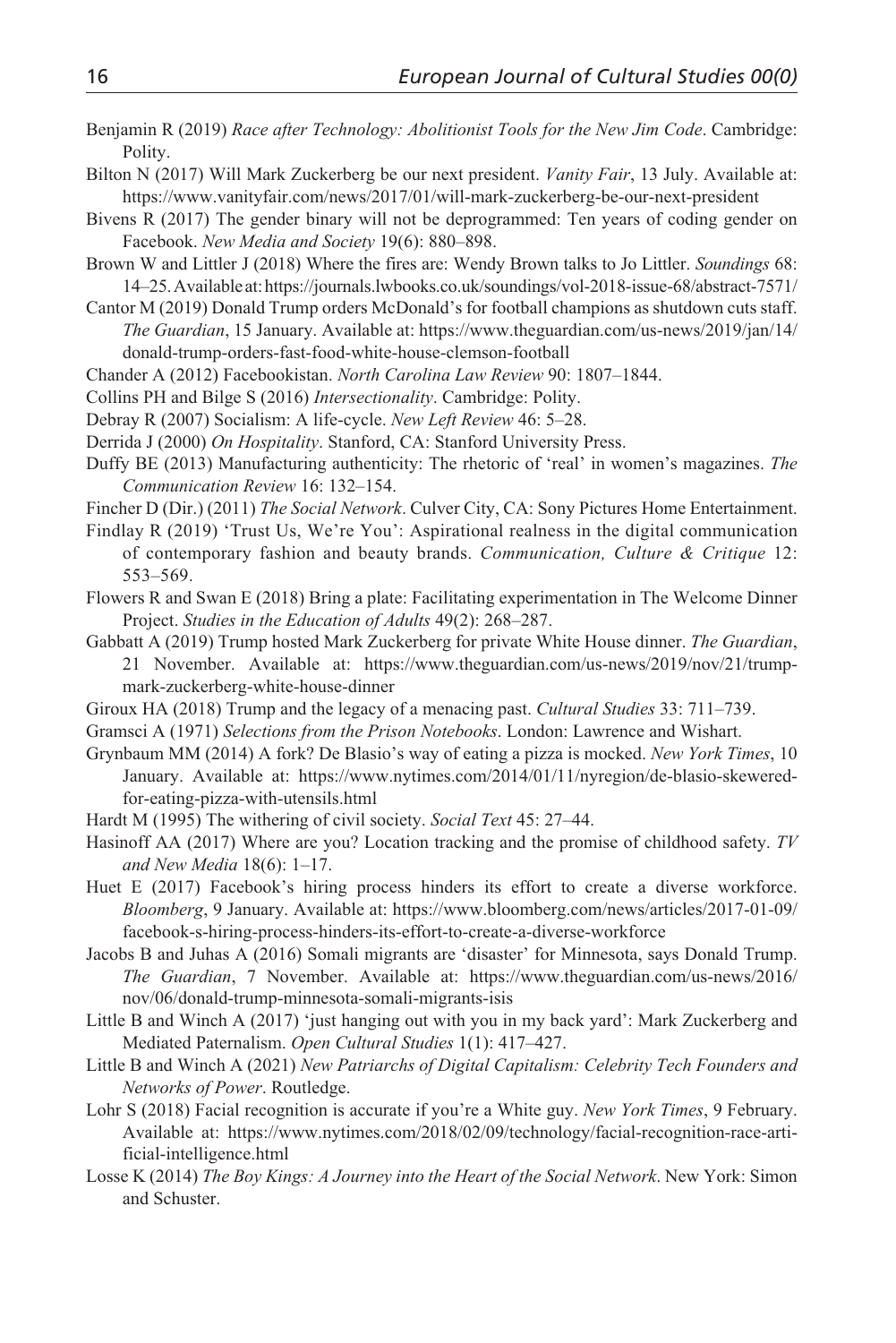- Naughton J (2019) Facebook's burnt-out moderators are proof that Facebook is broken. *The Guardian*, 6 January. Available at: [https://www.theguardian.com/commentisfree/2019/](https://www.theguardian.com/commentisfree/2019/jan/06/proof-that-facebook-broken-obvious-from-modus-operandi) [jan/06/proof-that-facebook-broken-obvious-from-modus-operandi](https://www.theguardian.com/commentisfree/2019/jan/06/proof-that-facebook-broken-obvious-from-modus-operandi)
- Noble SU (2018) *Algorithms of Oppression: How Search Engines Reinforce Racism*. New York: New York University Press.
- O'Connor C (2017) 'Facebook's diversity report shows gains for women, but workforce remains very White. *Forbes*, 2 August. Available at: [https://www.forbes.com/sites/clareocon](https://www.forbes.com/sites/clareoconnor/2017/08/02/facebooks-diversity-report-shows-gains-for-women-but-workforce-remains-very-white/#1af7164e4375)[nor/2017/08/02/facebooks-diversity-report-shows-gains-for-women-but-workforce-remains](https://www.forbes.com/sites/clareoconnor/2017/08/02/facebooks-diversity-report-shows-gains-for-women-but-workforce-remains-very-white/#1af7164e4375)[very-white/#1af7164e4375](https://www.forbes.com/sites/clareoconnor/2017/08/02/facebooks-diversity-report-shows-gains-for-women-but-workforce-remains-very-white/#1af7164e4375)
- Partzsch L (2017) Powerful individuals in a globalized world. *Globe Policy* 8: 5–13.
- Perry I (2018) *Vexy Thing: On Gender and Liberation*. Durham, NC: Duke University Press.
- Rottenberg C (2018) *The Rise of Neoliberal Feminism*. Oxford: Oxford University Press.
- Salter A and Blodgett B (2018) *Toxic Geek Masculinity in Media: Sexism, Trolling, and Identity Policing*. Basingstoke: Palgrave.
- Statistica (2018). Available at: [https://www.statista.com/statistics/311827/facebook-employee](https://www.statista.com/statistics/311827/facebook-employee-gender-global/https://fbnewsroomus.files.wordpress.com/2017/08/fb_diversity_2017_final.pdf)[gender-global/https://fbnewsroomus.files.wordpress.com/2017/08/fb\\_diversity\\_2017\\_final.](https://www.statista.com/statistics/311827/facebook-employee-gender-global/https://fbnewsroomus.files.wordpress.com/2017/08/fb_diversity_2017_final.pdf) [pdf](https://www.statista.com/statistics/311827/facebook-employee-gender-global/https://fbnewsroomus.files.wordpress.com/2017/08/fb_diversity_2017_final.pdf)
- Swan E (2009) Commodity diversity: Smiling faces as a strategy of containment. *Organization Volume* 17(1): 77–100.
- Sylvain O (2018) Discriminatory designs on user data. The Knight First Amendment Institute's emerging threats series. Available at: [https://knightcolumbia.org/content/discriminatory](https://knightcolumbia.org/content/discriminatory-designs-user-data)[designs-user-data](https://knightcolumbia.org/content/discriminatory-designs-user-data)
- The Leadership Conference on Civil and Human Rights (2019) Available at: [https://civilrights.](https://civilrights.org/resource/letter-urging-facebook-to-protect-civil-rights/) [org/resource/letter-urging-facebook-to-protect-civil-rights/](https://civilrights.org/resource/letter-urging-facebook-to-protect-civil-rights/)
- Thomas K (2016) The diverse talent pool exists. Facebook just isn't hiring us. *Splinter*, 15 July. Available at: [https://splinternews.com/the-diverse-talent-pool-exists-facebook-just-isnt](https://splinternews.com/the-diverse-talent-pool-exists-facebook-just-isnt-hiri-1793860279)[hiri-1793860279](https://splinternews.com/the-diverse-talent-pool-exists-facebook-just-isnt-hiri-1793860279)
- Turner F (2006) *From Counterculture to Cyberculture: Stewart Brand, the Whole Earth Network, and the Rise of Digital Utopianism*. Chicago, IL: University of Chicago Press.
- Vaidhyanathan S (2012) *The Googlization of Everything*. Berkeley, CA: University of California Press.
- Vaidhyanathan S (2018) *Anti-social Media: How Facebook Disconnects Us and Undermines Democracy*. Oxford: Oxford University Press.
- Van Dijck J, Poell T and De Waal M (2018) *The Platform Society: Public Values in a Connective World*. Oxford: Oxford University Press.
- Wachter-Boettcher S (2017) *Technically Wrong: Sexist Apps, Biased Algorithms, and Other Threats of Toxic Tech*. New York: Norton.
- Wier J (2017) Zuckerberg pays surprise visit to Falls family. *The Vindicator*, 29 April. Available at: [https://web.archive.org/web/20190724063356/http://www.vindy.com/news/2017/apr/29/](https://web.archive.org/web/20190724063356/http://www.vindy.com/news/2017/apr/29/facebook-founder-pays-surprise-visit-newton-falls-/) [facebook-founder-pays-surprise-visit-newton-falls-/](https://web.archive.org/web/20190724063356/http://www.vindy.com/news/2017/apr/29/facebook-founder-pays-surprise-visit-newton-falls-/)
- Wise A (2011) Moving food: Gustatory commensality and disjuncture in everyday multiculturalism. *New Formations* 74(74): 82–107.
- Wolvin A (2005) Listening leadership: Hillary Clinton's listening tour. *International Journal of Listening* 19(1): 29–38.
- Year of Travel (2017). Available at:<https://www.facebook.com/groups/YearofTravel/>
- Zuboff S (2019) *The Age of Surveillance Capitalism: The Fight for a Human Future at the New Frontier of Power*. New York: PublicAffairs.
- Zuckerberg M (2017). Available at:<https://www.facebook.com/zuck>